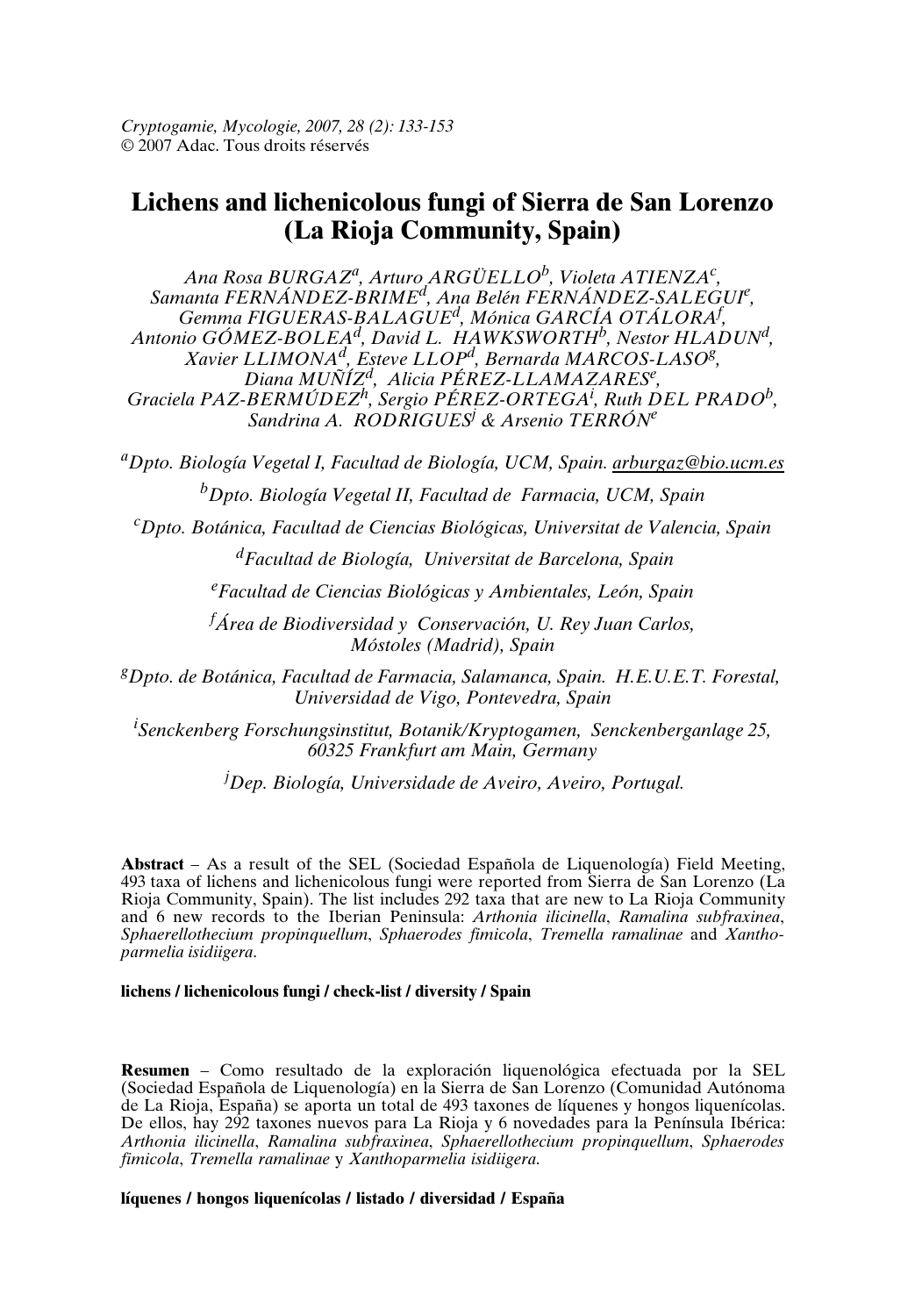# **INTRODUCTION**

Between 6-9 september 2004, the Spanish Lichen Society held their biannual Field Meeting to explore different habitats in Sierra de San Lorenzo, La Rioja Community (Fig. 1). The area belongs to the Northern Sistema Ibérico Mountain Range where the highest elevation is San Lorenzo peak (2270 m). Here, there are mainly acid substrates: gneiss, granitics, schistes, quarzites, slates (Guaras Gonzalez & Mata Campo, 1991), while a small eastern area has basic substrates, that is, sandstorms with a calcareous matrix.

The bioclimatology of the area is submediterranean and the oro- and supra-mediterrenean belts are represented (Rivas-Martínez *et al.*, 2002). The climatic stations Santa Inés (1326 m altitude) in the south and Haro (479 m altitude) in the north have annual rainfalls of 1140 mm and 457 mm, and annual temperatures of 7.7ºC and 12.8ºC, respectively. A strong local cold humid wind called "cierzo" blows from the NW in winter and spring.

The area belongs to the phytosociological Sorian Oroiberian Sector (Rivas-Martínez *et al.,* 2002). A large number of climatic forests, such as *Pinus sylvestris, Fagus sylvatica, Quercus ilex, Q. faginea* and *Q. pyrenaica* with their serial shrubs, are found in Sierra de San Lorenzo (Rivas-Martínez, 1987).



Fig. 1. Location of visited sites in La Rioja Community (Spain)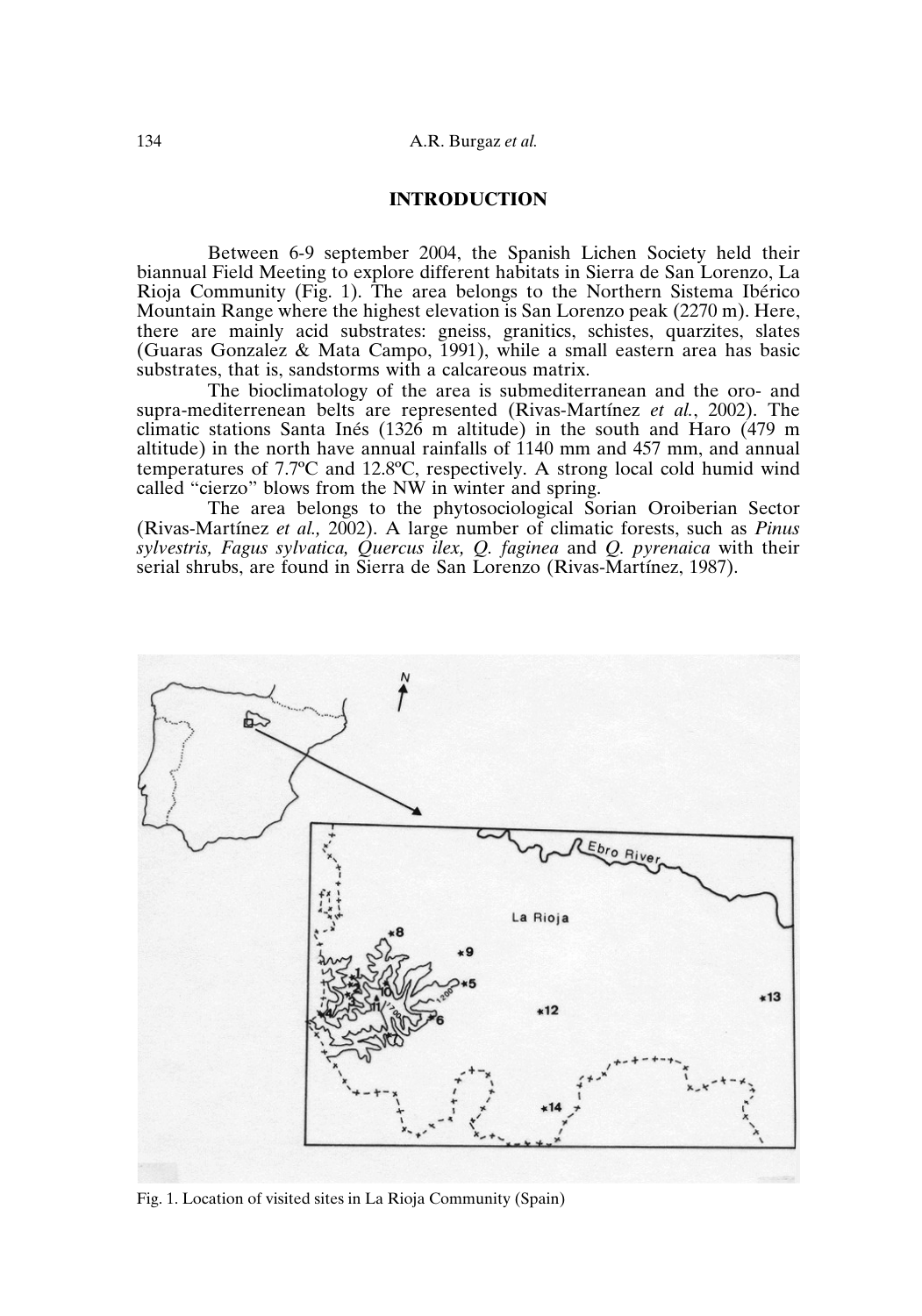The first lichen records from La Rioja were published by Zubia (1921), Burgaz (1987) and Burgaz & Fuertes (1992) later published further references. Nevertheless, the publications by Etayo (1991a, b) specifically refer to the Sierra de San Lorenzo. Therefore, the taxa recorded by these authors are included in our list.

### **MATERIAL AND METHODS**

In the list, each taxon is arranged alphabetically, followed by its visited site collections (see numbers in List 1), followed by a list of the collectors names and herbaria abbreviations (see List 2), and habitats are abbreviated as: corticolous/lignicolous (**C**), saxicolous (**S**) and terricolous (**T**)**.** Finally, in the case of lichenicolous fungi (**L**), the host name is supplied. The nomenclature is according to Hladun & Llimona (2002), except for *Parmelia s. lat.* that follows Blanco *et al.* (2004a, b).

#### **List 1. - Visited Sites (Fig. 1)**

- 1: Posadas, forest track, 943 m, 30TVM9675, *Fagus sylvatica* woodland.
- 2: River Oja valley, rocks, same locality.
- 3: Posadas, forest track, 1200 m, 30TVM9675, *Fagus sylvatica* woodland.
- 4: Alto de la Demanda, 1800 m, 30TVM917741, heathland.
- 5: Anguiano, 654 m, 30TWM180781, *Quercus ilex* woodland on acid and basic substrates.
- 6: Anguiano-Mansilla de la Sierra, 910 m, 30TWM159755, *Quercus pyrenaica* woodland.
- 7: Mansilla de la Sierra, forest track, 947 m, 30TWM044673, *Quercus ilex* woodland on acid substrate.
- 8: Santurdejo-Pazuengos, 870 m, 30TWM0689, *Quercus pyrenaica* woodland.
- 9: Bobadilla-Villaverde de Rioja, 619 m, 30TWM1386, *Quercus ilex* woodland on basic substrate.
- 10: Ascent to San Lorenzo peak, 1800 m, 30TWM0278, beech woodland and schistes.
- 11: San Lorenzo peak, 2270 m, 30TWM0278, heathland and schistes.
- 12: Almarza de Cameros, 1081 m, 30TWM3474.
- 13: Arnedo, 548 m, 30TWM7474.
- 14: Lomos de Orio, Lumbreras, 1300 m, 30TWM35, *Fagus sylvatica* woodland.

#### **List 2. - Collector names and herbaria**

Arturo Argüello: (**AA**), MAF-Lich Ana Crespo & A. Argüello: (**ACA**), MAF-Lich Ana Crespo, A. Argüello & R. del Prado: (**AAP**), MAF-Lich Ana Belén Fernández Salegui: (**AFS**), LEB-Lich Antonio Gómez-Bolea & Gemma Figueras: (**AGF**), BCN-Lich Alicia Pérez Llamazares: (**APL**), LEB-Lich Ana Rosa Burgaz: (**ARB**), MACB Arsenio Terrón Alfonso: (**ATA**), LEB-Lich Bernarda Marcos Laso: (**BML**), SALA David L. Hawksworth: (**DLH**), MAF-Lich Esteve Llop: (**ELL**), BCN-Lich Eugenia López de Silanes: (**ELS**), SANT Graciela Paz Bermúdez: (**GPB**), SANT Guillermo Amo: (**GA**), BCN-Lich H. T. Lumbsch: (**HL**), MAF-Lich H. T. Lumbsch & R. del Prado: (**HLP**), MAF-Lich Mónica García Otálora: (**MGO**), Hb. Otálora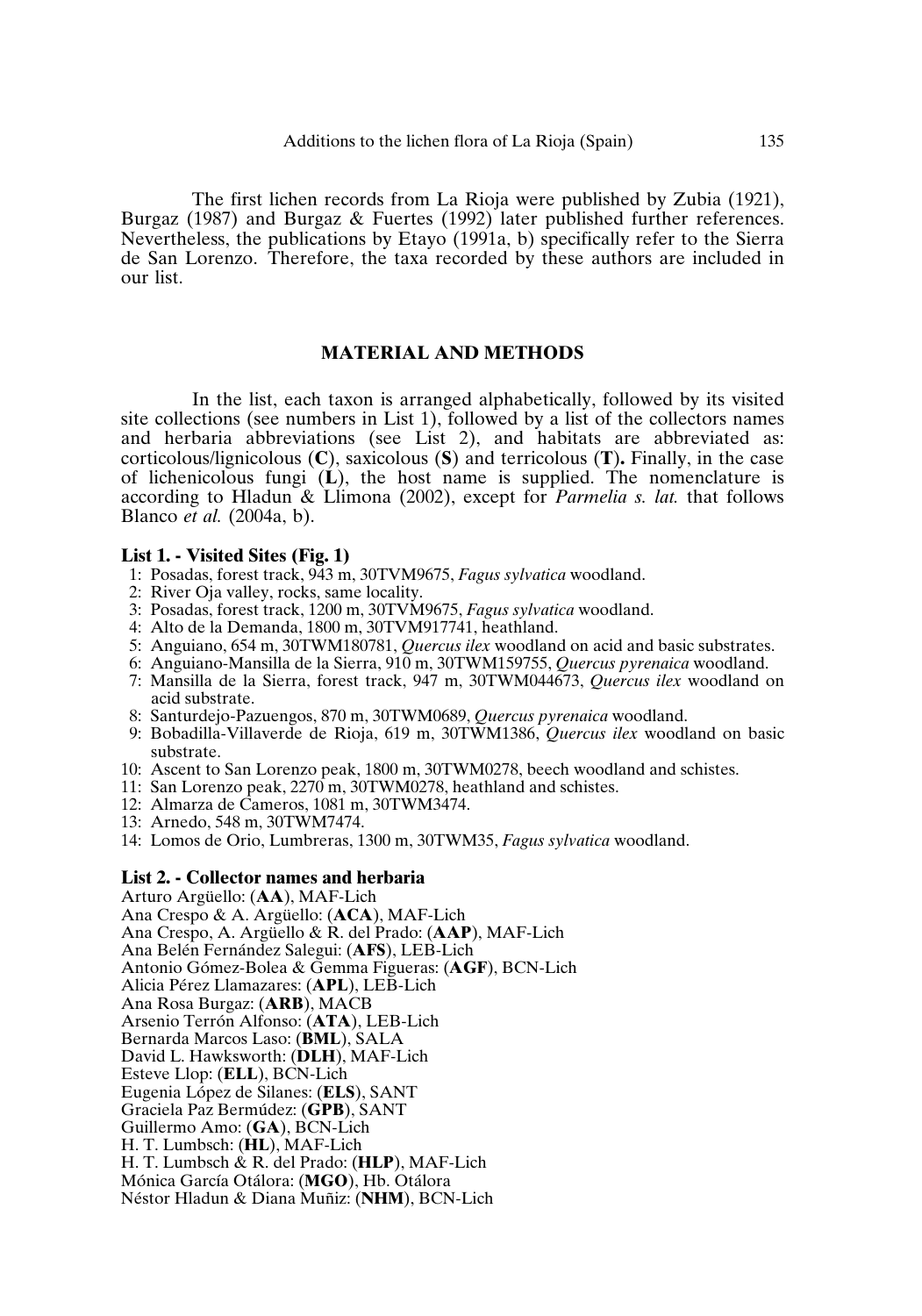Ruth del Prado: (**RP**), MAF-Lich Sandrina Azebedo Rodrigues: (**SAR**), AVE-L Sergio Pérez-Ortega: (**SPO**), Hb. Pér-Ort Violeta Atienza: (**VA**), VAB-Lich Xavier Llimona: (**XL**), BCN-Lich Xavier Llimona & Samanta Fernández Brime: (**XLB**), BCN-Lich

# **RESULTS**

As a result of this field exploration, a catalogue of 493 taxa of lichens is present, of which 35 correspond to lichenicolous fungi. The list includes 292 taxa that are new to La Rioja Community (\*) and 6 new records to the Iberian Peninsula (\*\*).

The most diverse genera are *Cladonia, Lecanora, Peltigera* and *Umbilicaria* with the higher number of species (Fig. 2). In relation with the habitat corticolous and saxicolous lichens are more common followed by terricolous and lichenicolous fungi (Fig. 3). The majority of lichens have a foliose and crustose growth form (Fig. 4), and the lichens with a green photobiont are the most abundant (Fig. 5).

The majority of the species are Holarctic (68%) while a 32% has a widespread distribution including species with a wide altitudinal and latitudinal ranges in different continents and traditionally considered cosmopolitan or subcomopolitan elements, and those with bipolar distribution, such as: *Alectoria sarmentosa, Arthrorrhaphis citrinella, Protoparmelia badia, Pseudephebe pubescens, Solorina spongiosa, S. crocea, Stereocaulon alpinum, Xanthoria elegans*.

Into the Holarctic taxa it is possible to differentiate many phytoclimatical groups such as:

**arctic-alpine** (8%): *Acarospora peliscypha, A. scotica, Bellemerea alpina, B. diamarta, Brodoa atrofusca, B. intestiniformis, Dimelaena oreina, Lecanora salicicola, Lecidea atrobrunnea, Lecidoma demissum, Lepraria cacuminum, Lopadium pezizoideum, Melanelia stygia, Parmelia omphalodes, Peltigera aphthosa, Pleopsidium chlorophanum, P. flavum, Rhizocarpon atroflavescens, R. olivaceobrunnea, Umbilicaria crustulosa, U. cylindrica, U. ruebelliana;*

**boreal-montane** (10% including suboceanic to oceanic taxa): *Acarospora fuscata, Aspicilia caesiocinerea, Bacidia beckhausii, B. rubella, Bryoria capillaris, B. fuscescens, Buellia disciformis, Caloplaca assigena, Cetraria ericetorum, C. sepincola, Eopyrenula leucoplaca, Lecidea obluridata, Lopadium disciforme, Pannaria conoplea, Parmeliopsis ambigua, P. hyperopta, Placynthiella oligotropha, Psilolechia lucida, Pycnothelia papillaria, Rhizocarpon subgeminatum;*

**suboceanic to oceanic**: *Cladonia cyathomorpha, Fuscopannaria mediterranea, Leptochidium albociliatum, Lobaria amplissima, L. pulmonaria, L. scrobiculata, Normandina pulchella, Parmelia pastillifera, Parmeliella tryptophylla, Peltigera britannica, P. collina, P. hymenina, Pertusaria flavida, Ramalina fastigiata, Sticta fuliginosa, Trapeliopsis wallrothii, Umbilicaria grisea;*

**submediterranean to mediterranean orophilous** (13%): *Cetraria merrillii, Fuscopannaria olivacea, Lasallia hispanica, Lecanora rhizinata*, *Parmelia barrenoae, Pertusaria pertusa, P. pseudocorallina, Phaeophyscia endophoenicia, Waynea adscendens, Xanthoparmelia isidiigera, X. loxodes*;

**mediterranean s. str.** (1%): *Acarospora hilaris, Botryolepraria lesdainii*; and 68% has a widespread distribution (Fig. 6) in the Northern hemisphere.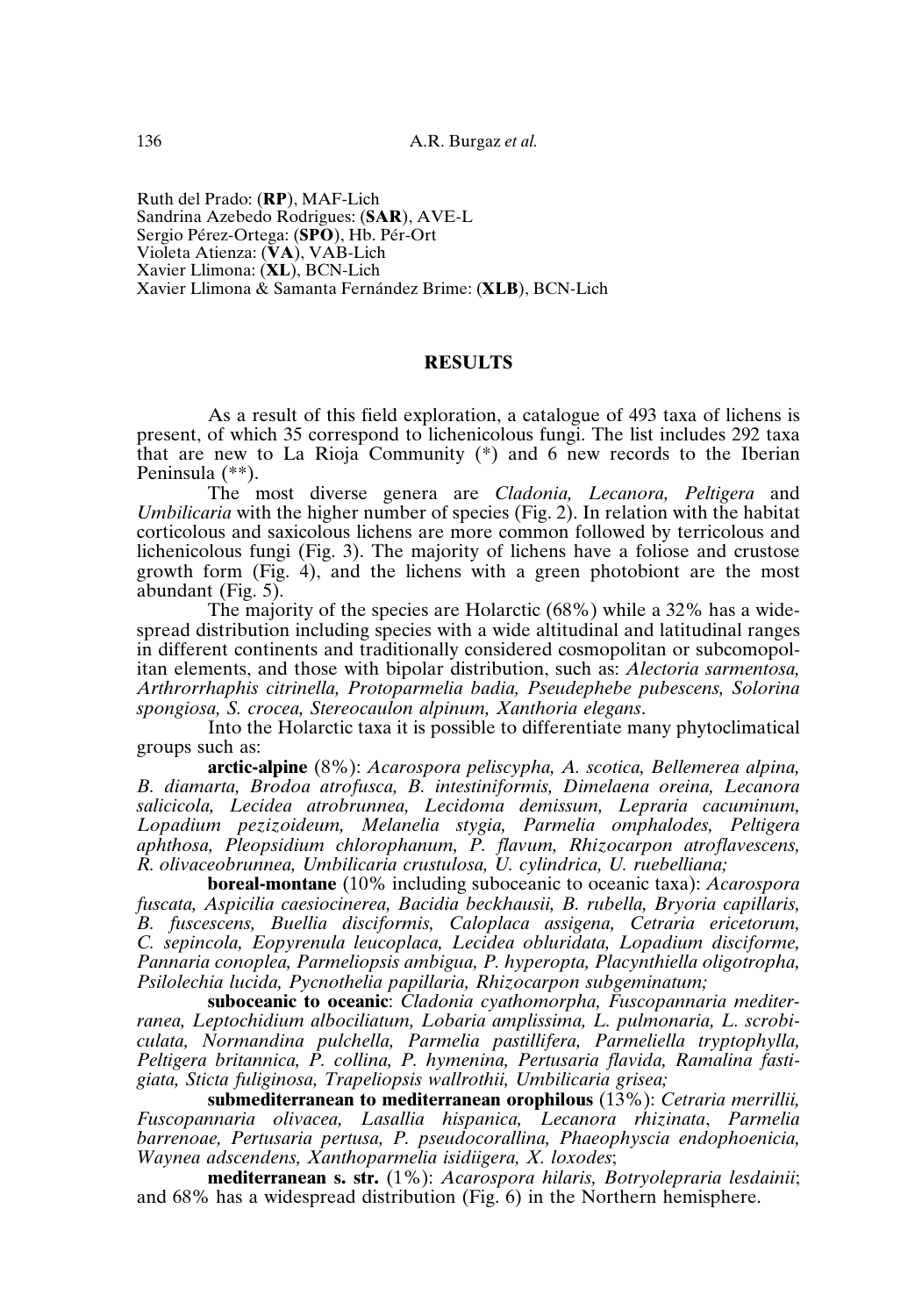

Fig. 2. Genera with the higher number of species.



Fig. 3. Percentage of habitat of the taxa.



Fig. 4. Percentage of the growth forms of the lichen taxa.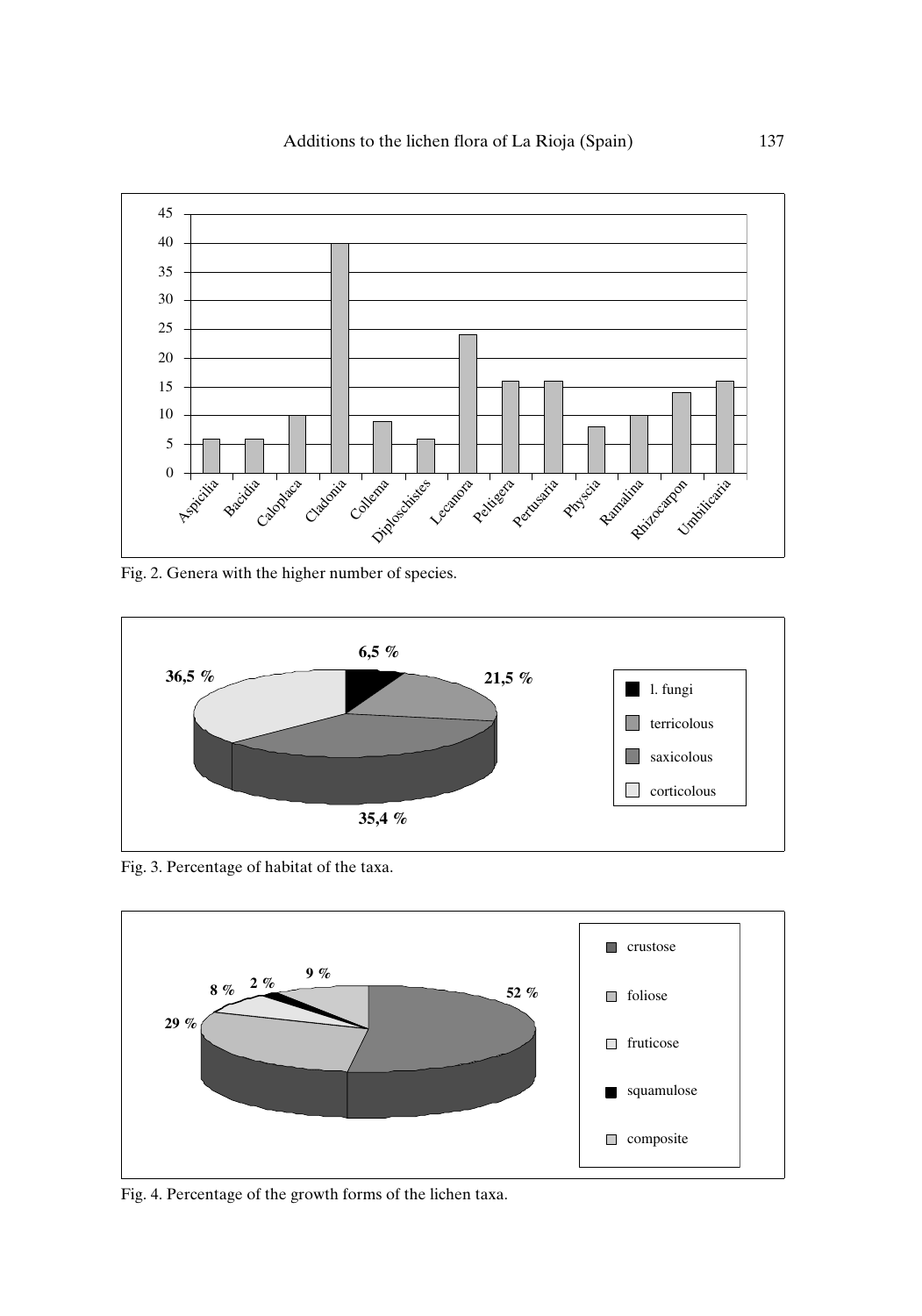

Fig. 5. Percentage of photobionts in the taxa.



Fig. 6. Percentage of phytoclimatical outlines in the Holarctic lichen taxa.

# **List of taxa**

- **\*Abrothallus parmeliarum**: 3: BML (SALA-L 3780), VA (VAB-Lich 24451). **L**, on *Parmelia saxatilis*.
- **\*Acarospora fuscata**: 2: NHM (BCN-Lich 14325); 4: NHM (BCN-Lich 14317); 7: NHM (BCN-Lich 14480, 14466, 14482). **S**.
- **\*A. gallica**: 7: ATA (LEB-Lich 6298). **S**.
- **\*A. hilaris**: 2: NHM (BCN-Lich 14338); 7: VA (VAB-Lich 24487). **S**.
- **\*A. impressula**: 7: ATA (LEB-Lich 6239). **S**.
- **\*A. peliscypha**: 2: GPB (SANT 10801). **S**.
- **\*A. scotica**: 2: NHM (BCN-Lich 14333). **S**.
- **\*A. sinopica**: 7: XL (BCN-Lich 14608). **S**.
- **A. umbilicata**: Etayo (1991b). **S**.
- **\*Agonimia tristicula**: 7: AGF (BCN-Lich 14691, 14701, 14716); 9: AGF (BCN-Lich 14635). **C**.
- **\*Alectoria sarmentosa**: 10: DLH-RP (MAF-Lich10534), XL (SANT 10802). **C**.
- **\*Amandinea punctata**: 6: ELL (BCN-Lich 14880); 7: XL (BCN-Lich 14604). **C**.
- **Anaptychia ciliaris**: Burgaz & Fuertes 1992. 5: MGO (Otálora 1014), SAR (AVE-L 22); 6: AFS (LEB-Lich 6143), NHM (BCN-Lich 14453), SAR (AVE-L 41); 7: AGF (BCN-Lich 14639, 14703), ATA (LEB-Lich 6240), DLH (MAF-Lich 12580); 10: AGF (BCN-Lich 14663), VA (VAB-Lich 2441). **C**.
- **\*Arthonia fuscopurpurea**: 7: DLH (MAF-Lich 12584). **L**, on *Peltigera rufescens*.
- **\*\*A. ilicinella**: 11: AGF (BCN-Lich 14805). **C**.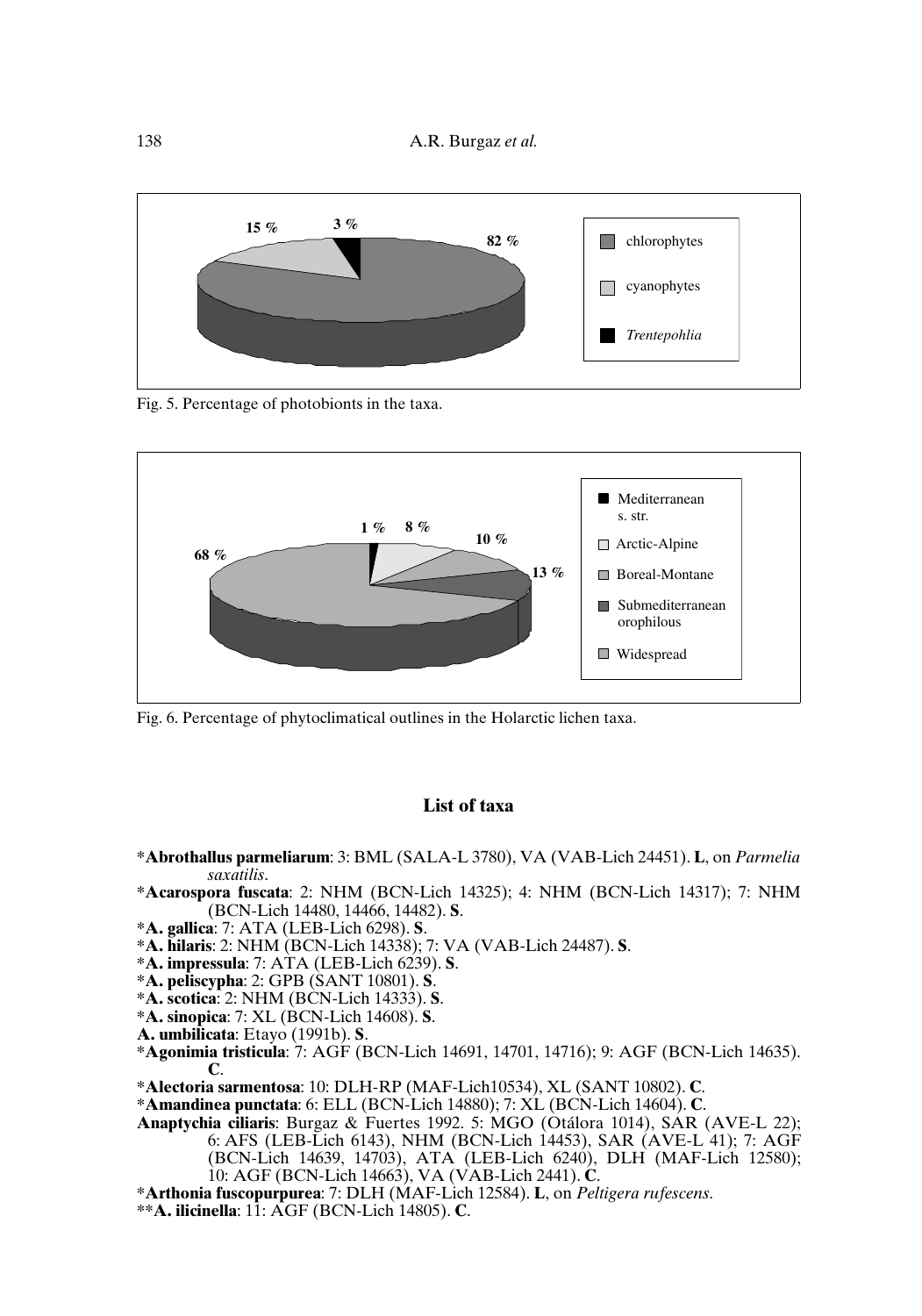- **\*A. molendoi**: 6: VA (6: VAB-Lich 24474). **L**, on *Xanthoria parietina*.
- **A. radiata**: Burgaz & Fuertes 1992; 8: AA (MAF-Lich 12548), ELL (BCN-Lich 14891, 14892). **C**.
- **\*A. varians**: 4: NHM (BCN-Lich 14267, 14265). **L**, on *Lecanora rupicola*.
- **\*Arthopyrenia salicis**: 7: AGF (BCN-Lich 14643). **C**.
- **Arthrorhaphis citrinella**: (Etayo 1991a); 11: AGF (BCN-Lich 14819), ATA (LEB-Lich 6241). **T**.
- **A. grisea**: Etayo (1991a). **T**.
- **\*Aspicilia caesiocinerea**: 2: GPB (SANT 10803), NHM (BCN-Lich 14333); 4: NHM (BCN-Lich 14319,14323); 6: XL (BCN-Lich 14550, 14555); 11: SPO (P-Ort/362-2004). **S**.
- **\*A. calcarea**: 5: NHM (BCN-Lich 14428). **S**.
- **\*A. cinerea**: 2: GPB (SANT 10804); 4: NHM (BCN-Lich 14267, 14306, 14265, 14317, 14309). **S**.
- **\*A. contorta**: 4: NHM (BCN-Lich 14304, 14320); 5: NHM (BCN-Lich 14433); 7: SPO (P-Ort/ 389-2004); 9: NHM (BCN-Lich 14290). **S**.
- **\*A. intermutans**: 2: GPB (SANT 10805), NHM (BCN-Lich 14324, 14337); 5: NHM (BCN-Lich 14408); 6: NHM (BCN-Lich 14446). **S**.
- **\*A. radiosa** (=*Lobothallia radiosa*): 5: DLH (MAF-Lich 12572). **S**.
- **\*Athelia arachnoidea**: 9: AGF (BCN-Lich 14636). **L**, on *Physcia adscendens*.
- **Bacidia arceutina**: Burgaz & Fuertes (1992). 8: ELL (BCN-Lich 14895, 14897); 9: ELL (BCN-Lich 14901). **C**.
- **\*B. beckhausii**: 8: AGF (BCN-Lich 14659). **C**.
- **\*B. fraxinea**: 9: AGF (BCN-Lich 14623), ELL (BCN-Lich 14899, 14901). **C**.
- **B. rosella**: Burgaz & Fuertes (1992). 6: ELL (BCN-Lich 14878). **C**.
- **\*B. rubella**: 6: ELL (BCN-Lich 14877); 10: ELL (BCN-Lich 14870, 14871, 14872). **C**.
- **\*Bacidina chloroticula**: 10: ELL (BCN-Lich 14871). **C**.
- **Baeomyces rufus**: Etayo (1991a). APL (LEB-Lich 6206); 2: NHM (BCN-Lich 14500); 8: AFS (LEB-Lich 6163), GPB (SANT 10806); 10: AGF (BCN-Lich 14681), ATA (LEB-Lich 6242); 11: AGF (BCN-Lich 14789). **T**.
- **Bellemerea alpina**: Etayo (1991b). **S**.
- **\*B. diamarta** var. *cinereorufescens*: 4: NHM (BCN-Lich 14321). **S**.
- **\*Biatora sphaeroides** (=*Mycobilimbia pilularis*): 11: ELL (BCN-Lich 14855). **T**.
- **\*Botryolepraria lesdainii**: 7: ELL (BCN-Lich 14881). **S**.
- **\*Brodoa atrofusca**: 10: ATA (LEB-Lich 6244), DLH (MAF-Lich 12598), ELS (SANT 10382), SPO (P-Ort/328-338-341-2004); 11: AA (MAF-Lich 12513), ACA-RP (MAF-Lich 10556), ATA (LEB-Lich 6243), DLH (MAF-Lich11202). **S**.
- **B. intestiniformis**: Etayo (1991b). 11: AGF (BCN-Lich 14780, 14795), ELS (SANT 10807), XL (BCN-Lich 14246). **S**.
- **\*Bryoria capillaris**: 11: AA-RP (MAF-Lich 10528). **C**.
- **B. fuscescens**: Etayo (1991b). 11: AA (MAF-Lich 12521), 11: AA-RP (MAF-Lich 10527), AGF (BCN-Lich 14824). **C**.
- **\*Buellia disciformis**: 7: AGF (BCN-Lich 14698); 8: AGF (BCN-Lich 14658). **C**.
- **\*B. griseovirens**: 3: BML (SALA-L 3768). **C**.
- **\*B. leptocline**: 11: ELL (BCN-Lich 14855). **T**.
- **\*Calicium glaucellum**: 3: AFS (LEB-Lich 6188). **C**.
- **\*C. salicinum**: 1: AFS (LEB-Lich 6137), NHM (BCN-Lich 14254, 14254, 14255); 3: NHM (BCN-Lich 14376, 14377, 14378). **C**.
- **\*Caloplaca arenaria**: 4: NHM (BCN-Lich 14318, 14487). **S**.
- **\*C. assigena**: 10: SPO (P-Ort/326-2004). **C**.
- **C. cerina**: Burgaz & Fuertes (1992). 9: AGF (BCN-Lich 14612, 14632), APL (LEB-Lich 6177), NHM (BCN-Lich 14288). **C**.
- **\*C. cerinelloides**: 9: AGF (BCN-Lich 14634). **C**.
- **\*C. chrysodeta** (=*Leproplaca chrysodeta*): 6: AGF (BCN-Lich 14736). **C**.
- **\*C. ferruginea**: 2: NHM (BCN-Lich 14352), VA (VAB-Lich 24436); 7: AGF (BCN-Lich 14721); 9: AGF (BCN-Lich 14620). **C**.
- **\*C. flavorubescens**: 3: VA (3: VAB-Lich 24428). **C**.
- **\*C. granulosa**: 5: NHM (BCN-Lich 14394, 14410). **S**.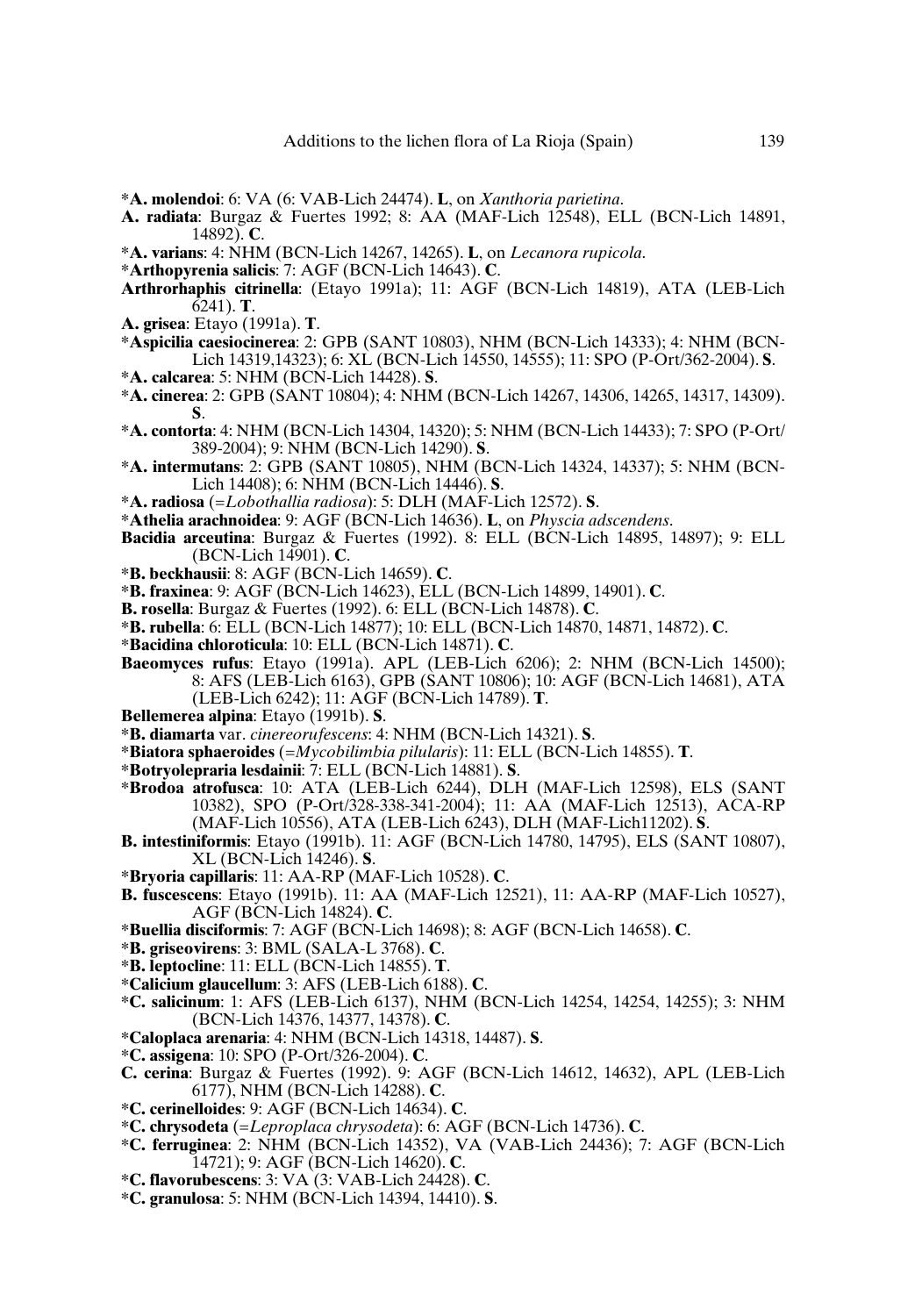- **\*C. obscurella**: 9: AGF (BCN-Lich 14634). **C**.
- **\*C. oxfordensis**: 7: SPO (P-Ort/365-2004). **S**.
- **\*Calvitimela armeniaca**: 11: HLP-RP (MAF-Lich 10558). **S**.
- **\*Candelariella coralliza**: 11: XL (BCN-Lich 14510). **S**.
- **\*C. vitellina**: 2: GPB (SANT 10809), NHM (BCN-Lich 14328, 14329); 4: NHM (BCN-Lich 14307, 14308, 14323); 11: XL (BCN-Lich 14237). **S**, **T**.
- **\*C. xanthostigma**: 9: AGF (BCN-Lich 14634). **C**.
- **\*Catapyrenium cinereum**: 11: AGF (BCN-Lich 14811). **T**.
- **\*C. michelii**: 13: XL (BCN-Lich 14558, 14564, 14571). **T**.
- **\*Catillaria globulosa** (=*Lecania hyalina*): 8: AGF (BCN-Lich 14657). **C**.
- **\*C. nigroclavata**: 9: AGF (BCN-Lich 14632), ELL (BCN-Lich 14901). **C**.
- **\*Cercidospora epipolytropa**: 11: DLH (MAF-Lich 12560). **L**, on *Lecanora polytropa*.
- **\*C. ulothii**: 5: DLH (MAF-Lich 12569). **L**, on *Lecanora muralis*.
- **Cetraria aculeata**: Etayo (1991a). 2: NHM (BCN-Lich 14358); 4: NHM (BCN-Lich 14264); 5: AGF (BCN-Lich 14745, 14758); 6: AGF (BCN-Lich 14733); 7: SAR (AVE-L 64), SPO (P-Ort/347-2004); 9: AGF (BCN-Lich 14619), NHM (BCN-Lich 14289); 10: AGF (BCN-Lich 14667); 11: AGF (BCN-Lich 14810), XL (BCN-Lich 14508). **S, T**.
- **\*C. chlorophylla**: 11: AA (MAF-Lich 12516), AGF (BCN-Lich 14792). **C**.
- **C. ericetorum**: Etayo (1991a). 4: ARB (MACB 89549). **T**.
- **C. hepatizon**: Etayo (1991b). **S**.
- **C. islandica**: Etayo (1991a). 4: NHM (BCN-Lich 14262, 14186), VA (VAB-Lich 24456); 10: AGF (BCN-Lich 14664); 11: ACA-RP (MAF-Lich 10518), ATA (LEB-Lich 6245), ELS (SANT 10810), XL (BCN-Lich 14522), ELL (BCN-Lich 14859). **T**.
- **\*C. merrillii** (=*Cetraria iberica*): 11: XL (BCN-Lich 14244). **C**.
- **\*C. muricata**: 11: AA-RP (MAF-Lich 10521). **T**.
- **C. sepincola**: Etayo (1991a). 4: ARB (MACB 89550), NHM (BCN-Lich 14260), VA (VAB-Lich 24466); 11: AA (MAF-Lich 12515), ACA-RP (MAF-Lich 10526), AGF (BCN-Lich 14784). **C**.
- **\*Chaenotheca chrysocephala**: 8: ELL (BCN-Lich 14893, 14894). **C**.
- **\*Ch. furfuracea**: 1: APL (LEB-Lich 6130), NHM (BCN-Lich 14382); 2: NHM (BCN-Lich 14379,14380), VA (VAB-Lich 24415); 6: AGF (BCN-Lich 14726); 7: NHM (BCN-Lich 1483); 8: AFS (LEB-Lich 6151), DLH (MAF-Lich 12589), ELL (BCN-Lich 14212), NHM (BCN-Lich 14251, 14214, 14209, 14213, 14215, 14385). **T**.
- **\*Ch. xyloxena**: 8: NHM (BCN-Lich 14218). **C**.
- **\*Chaenothecopsis debilis**: 1: NHM (BCN-Lich 14254, 14255). **C**.
- **\*Chromatochlamys muscorum**: 6: AGF (BCN-Lich 14742); 10: SPO (P-Ort/330-2004). **C**.
- **\*Chrysothrix candelaris**: 6: ATA (LEB-Lich 6246), NHM (BCN-Lich 14412); 8: APL (LEB-Lich 6182), BML (SALA-L 3786). **C**, **S**.
- **\*Ch. chlorina**: 3: NHM (BCN-Lich 14493); 5: NHM (BCN-Lich 14432). **C**.
- **Cladonia arbuscula** subsp. *arbuscula*: 1: ARB (MACB 89559); 2: AFS (LEB-Lich 6192), GPB (SANT 10811), NHM (BCN-Lich 14370); 5: ARB (MACB 89558). **T**.
- **\*C. arbuscula** subsp. *mitis*: 2: NHM (BCN-Lich 14374); 4: ARB (MACB 84973), NHM (BCN-Lich 14486); 11: AGF (BCN-Lich 14794). **T**.
- **C. cenotea**: 1: ARB (MACB 89517); 2: AFS (LEB-Lich 6193). **C**.
- **C. cervicornis** subsp. *cervicornis*: 2: AFS (LEB-Lich 6189), ARB (MACB 89734); 6: ARB (MACB 89516); 8: AGF (BCN-Lich 14650). **T**.
- **C. chlorophaea**: 8: AGF (BCN-Lich 14648, 14651). **C**, **T**.
- **\*C. ciliata** var. *ciliata*: 1: ARB (MACB 89560). **T**.
- **C. ciliata** var. *tenuis*: 1: ARB (MACB 89561); 5: ARB (MACB 89561); 7: ARB (MACB 89562). **T**.
- **C. coccifera**: Etayo (1991a). 2: NHM (BCN-Lich 14343); 4: ARB (MACB 87493); 11: AGF (BCN-Lich 14829). **T**.
- **\*C. convoluta**: 6: ARB (MACB 89735); 9: AGF (BCN-Lich 14611), ARB (MACB 89563), DLH (MAF-Lich 12595), ELS (SANT 10812), MGO (Otálora 1015), NHM (BCN-Lich 14286). **S, T**.
- **\*C. crispata** var. *cetrariiformis*: 4: ARB (MACB 89564). **T**.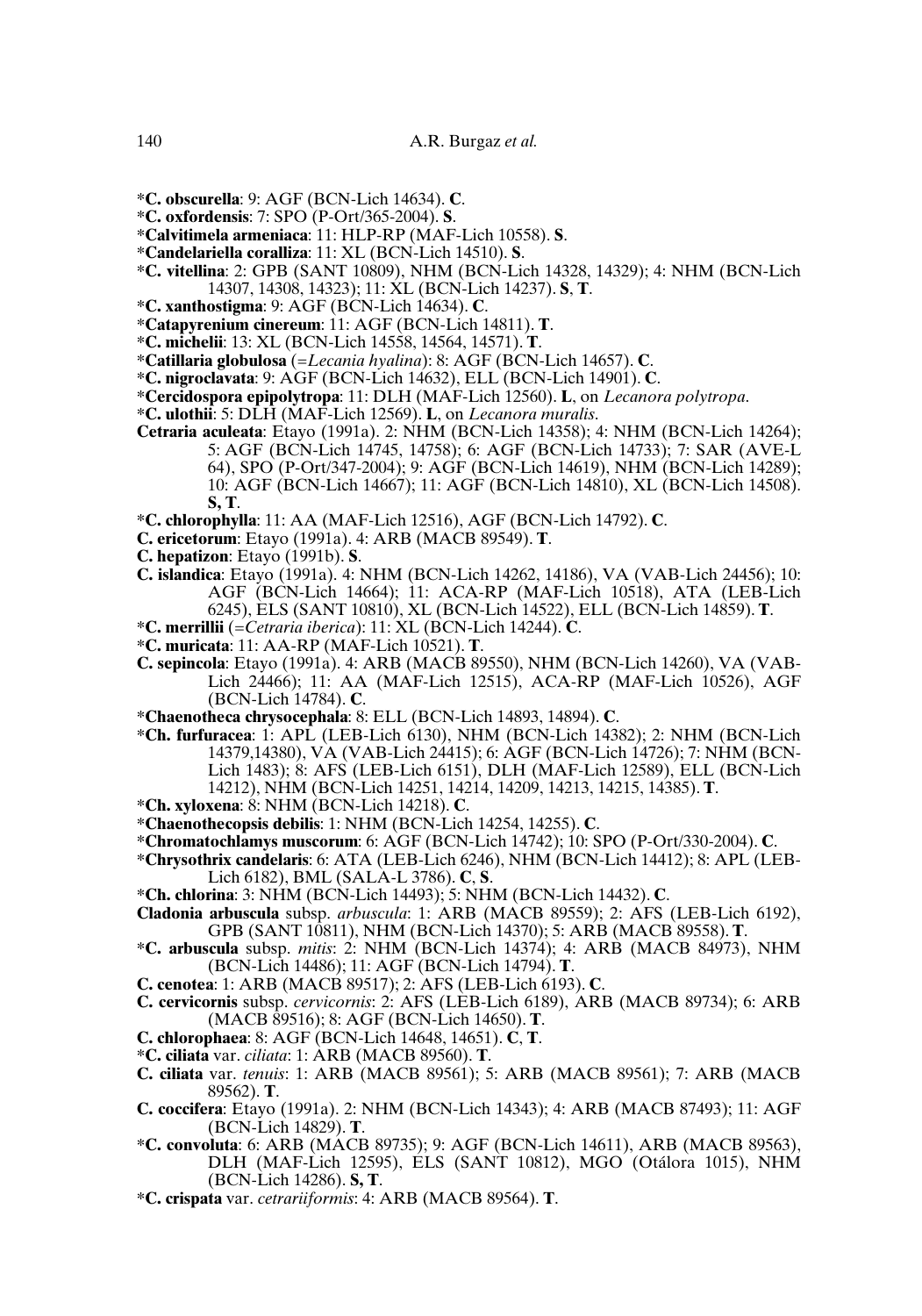**C. cyathomorpha**: 1: ARB (MACB 89560), GPB (SANT 10813); 3: ARB (MACB 89803). **T**.

- **C. diversa**: 2: AFS (LEB-Lich 6224); 5: ARB (MACB 89732); 7: ARB (MACB 89518). **T**.
- **C. fimbriata**: 1: ARB (MACB 89731), SAR (AVE-L 7); 2: NHM (BCN-Lich 14342); 5: NHM (BCN-Lich 14409, 14424); 6: NHM (BCN-Lich 14458). **C, T**.
- **\*C. floerkeana**: 5: ARB (MACB 89574), NHM (BCN-Lich 14273, 14277, 14405). **T**.
- **C. foliacea**: 5: ARB (MACB 89733); 6: AGF (BCN-Lich 14727), DLH (MAF-Lich 12575); 9: ELS (SANT 10814). **T**.
- **C. furcata**: 1: ARB (MACB 89519, 89520), GPB (SANT 10815); 2: NHM (BCN-Lich 14364); 5: NHM (BCN-Lich 14272); 7: ARB (MACB 89736); 9: AGF (BCN-Lich 14615), NHM (BCN-Lich 14287). **S**, **T**.
- **\*C. glauca**: 1: ARB (MACB 89565); 2: AFS (LEB-Lich 6195); 7: ARB (MACB 89566). **C**.
- **C. gracilis**: Etayo (1992a). 1: AFS (LEB-Lich 6197), GPB (SANT 10816); 2: NHM (BCN-Lich 14340, 14345); 7: ARB (MACB 89567); 11: XL (BCN-Lich 14526). **T**.
- **\*C. homosekikaika**: 2: AFS (LEB-Lich 6191); 6: ARB (MACB 89568). **T**.
- **C. humilis**: 5: ARB (MACB 89569), NHM (BCN-Lich 14434). **T**.
- **C. macilenta**: 2: GPB (SANT 10817), NHM (BCN-Lich 14341). **T**.
- \***C. macilenta** var. *corticata*: 7: AGF (BCN-Lich 14696). **T**.
- **\*C. merochlorophaea**: 1: ARB (MACB 89570). **T**.
- **C. ochrochlora**: 6: NHM (BCN-Lich 14458, 14456). **T**.
- **\*C. phyllophora**: 2: NHM (BCN-Lich 14359). **T**.
- **\*C. pleurota**: 2: NHM (BCN-Lich 14367); 4: ARB (MACB 87379). **T**.
- **C. portentosa**: Etayo (1991a). **T**.
- **\*C. prolifica**: 5: ARB (MACB 89571). **T**.
- **C. pyxidata**: Etayo (1991a). 1: SAR (AVE-L 6); 3: SAR (AVE-L 10); 6: ARB (MACB 89522), NHM (BCN-Lich 14441); 7: SAR (AVE-L 65). **C**, **S, T**.
- **C. ramulosa** (=*Cladonia anomaea*): 2: NHM (BCN-Lich 14371); 11: AGF (BCN-Lich 14830). **T**.
- **\*C. rangiferina**: 1: ARB (MACB 89521); 2: NHM (BCN-Lich 14344). **T**.
- **\*C. rangiformis**: 1: AFS (LEB-Lich 6198), ARB (MACB 89524); 2: NHM (BCN-Lich 14361); 5: NHM (BCN-Lich 14275); 6: AGF (BCN-Lich 14729), ARB (MACB 89558), 7: ARB (MACB 89572), XL (BCN-Lich 14589); 11: XL (BCN-Lich 14224, 14241). **T**.
- **C. squamosa**: 5: ARB (MACB 89574); 6: ARB (MACB 89523); 7: NHM (BCN-Lich 14478). **T**.
- **\*C. squamosa** var. *subsquamosa*: 11: AGF (BCN-Lich 14814). **T**.
- **\*C. subcervicornis**: 2: GPB (SANT 10818). **T**.
- **C. subrangiformis**: 9: ARB (MACB 89573). **T**.
- **C. subulata**: 2: AFS (LEB-Lich 6190), NHM (BCN-Lich 14346, 14362); 5: ARB (MACB 89738); 7: ARB (MACB 89525); 8: AGF (BCN-Lich 14652); 11: XL (BCN-Lich 14236). **T**.
- **\*C. symphycarpia**: 5: AGF (BCN-Lich 14750). **T**.
- **\*C. uncialis** subsp. *biuncialis*: 4: ARB (MACB 84156). **T**.
- **\*C. uncialis** subsp. *uncialis*: 4: NHM (BCN-Lich 14312); 5: AGF (BCN-Lich 14761); 7: ARB (MACB 89739). **T**.
- **\*Collema cristatum** var. *cristatum*: 9: SAR (AVE-L 89). **S**.
- **\*C. fasciculare**: 10: ELL (BCN-Lich 14870). **C**.
- **\*C. flaccidum**: 5: MGO (Otálora 909). **C**.
- **C. furfuraceum**: Burgaz & Fuertes (1992). 5: MGO (Otálora 922), SAR (AVE-L 23); 7: VA (7: VAB-Lich 24484). **C**.
- **\*C. ligerinum**: 5: MGO (Otálora 1058). **S**.
- **C. nigrescens**: Burgaz & Fuertes (1992). 5: AGF (BCN-Lich 14770), MGO (Otálora 1052); 6: AFS (LEB-Lich 6165); 11: AGF (BCN-Lich 14798). **C**.
- **\*C. subflaccidum**: 7: AGF (BCN-Lich 14637). **C**.
- **\*C. subnigrescens**: 5: MGO (Otálora 907); 10: DLH (MAF-Lich 12564); 11: AGF (BCN-Lich 14815). **C**.
- **\*C. undulatum**: 5: SAR (AVE-L 18); 9: MGO (Otálora 1001). **S**.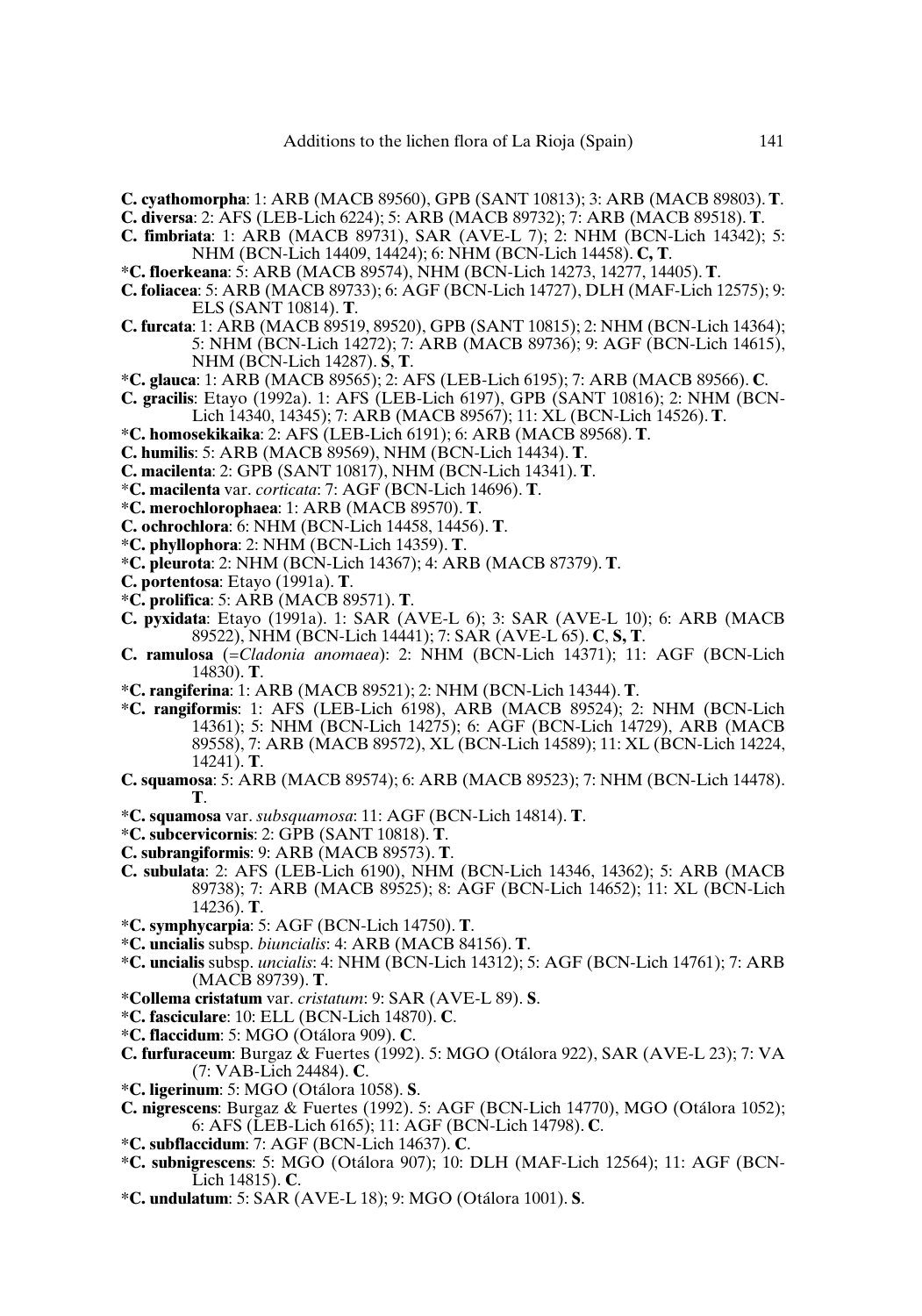- **Cornicularia normoerica**: Etayo (1991b). 11: AA (MAF-Lich 12512), 11: AAP-RP (MAF-Lich 10530), ELS (SANT 10819), XL (BCN-Lich 14226, 14239, 14530). **S**.
- **\*Dactylospora tegularum**: 5: NHM (BCN-Lich 14394, 14410). **L**, on *Caloplaca granulosa*. **Degelia plumbea**: Burgaz & Fuertes (1992). **C**.
- **\*Dermatocarpon miniatum**: 5: DLH (MAF-Lich 12570), HL-RP (MAF-Lich 10537); 6: AGF (BCN-Lich 14732). **S**.
- **\*Dibaeis baeomyces** (=*Baeomyces roseus*): 11: ELL (BCN-Lich 14849). **T**.
- **\*Dimelaena oreina**: 6: ATA (LEB-Lich 6247). **S**.
- **\*Diploschistes actinostomus**: 8: ATA (LEB-Lich 6248). **T**.
- **\*D. diacapsis**: 5: DLH (MAF-Lich 12568). **S**.
- **\*D. interpediens**: 2: NHM (BCN-Lich 14366); 5: NHM (BCN-Lich 14389, 14398); 6: ATA (LEB-Lich 6250); 8: ATA (LEB-Lich 6249). **S, T**.
- **\*D. muscorum**: 2: AFS (LEB-Lich 6229), NHM (BCN-Lich 14334); 5: AGF (BCN-Lich 14756), NHM (BCN-Lich 14402, 14404, 14435); 7: SPO (P-Ort/361-2004); 9: NHM (BCN-Lich 14283). **S, T**.
- **\*D. ocellatus**: 5: HL-RP (MAF-Lich 10554); 6: ATA (LEB-Lich 6251). **S**.
- **\*D. scruposus**: 2: GPB (SANT 10820), GPB (SANT 10821); 5: AGF (BCN-Lich 14751); 6: XL (BCN-Lich 14536, 14537, 14539, 14544, 14556); 7: AFS (LEB-Lich 6230), XL (BCN-Lich 14597); 9: ATA (LEB-Lich 6252); 11: XL (BCN-Lich 14227, 14228). **S, T**.
- **\*Diplotomma chlorophaeum** (=*Buellia chlorophaea*): 5: NHM (BCN-Lich 14422). **S**.
- **\*D. epipolium**: 5: SPO (P-Ort/381-2004). **S**.
- **Endocarpon pusillum**: Etayo 1991a. 9: NHM (BCN-Lich 14488). **T**.
- **\*Endococcus perpusillus** (=*E. stigma*): 6: DLH (MAF-Lich 12576). **L**, on *Rhizocarpon geographicum*.
- **\*Eopyrenula leucoplaca**: 5: AGF (BCN-Lich 14744). **C**.
- **Epilichen scabrosus** Etayo (1991a). **L**, on *Baeomyces rufus*.
- **Evernia prunastri**: Burgaz & Fuertes (1992). 1: AFS (LEB-Lich 6145); 3: ARB (MACB 89551), BML (SALA-L 3773), GPB (SANT 10822), SAR (AVE-L 11); 5: AA (MAF-Lich 12535), ACA-RP (MAF-Lich 10538), AGF (BCN-Lich 14755, 14768), NHM (BCN-Lich 14401), SAR (AVE-L 24); 6: ATA (LEB-Lich 6253), SAR (AVE-L 42); 7: MGO (Otálora 1017), SPO (P-Ort/348-2004), VA (VAB-Lich 24478); 8: AGF (BCN-Lich 14647), APL (LEB-Lich 6207), DLH (MAF-Lich 12603), ELS (SANT 10823), SAR (AVE-L 73); 9: AGF (BCN-Lich 14625); 10: AGF (BCN-Lich 14672). **C**.
- **Flavoparmelia caperata** (=*Parmelia caperata*): Burgaz & Fuertes (1992). 5: AGF (BCN-Lich 14772), NHM (BCN-Lich 14423), SAR (AVE-L 19); 6: AA (MAF-Lich 10546), ATA (LEB-Lich 6250), DLH (MAF-Lich 12574), NHM (BCN-Lich 14297, 14445), RP (MAF-Lich 10546), SAR (AVE-L 43), XL (BCN-Lich 14542); 7: AGF (BCN-Lich 14710), VA (VAB-Lich 24453); 8: BML (SALA-L 3787) 9: SAR (AVE-L 81). **C**.
- **\*Flavoparmelia soredians** (=*Parmelia soredians*): 9: AGF (BCN-Lich 14628). **C**.
- **\*Fulgensia fulgens**: 8: ATA (LEB-Lich 6254); 9: AFS (LEB-Lich 6138), APL (LEB-Lich 6208), DLH (MAF-Lich 12590), GPB (SANT 10824), RP (MAF-Lich 10544), SAR (AVE-L 90); 13: XL (BCN-Lich 14578). **T**.
- **\*F. subbracteata**: 13: XL (BCN-Lich 14576). **T**.
- **\*Fuscidea kochiana**: 4: NHM (BCN-Lich 14307). **S**.
- **\*Fuscopannaria ignobilis**: 7: MGO (Otálora 1059). **C**.
- **\* F. leucophaea**: 10: GPB (SANT-Lich 10577).
- **F. mediterranea**: Burgaz & Fuertes (1992). 7: ARB (MACB 89529); 8: MGO (Otálora 820). **C**.
- **\*F. olivacea** (=*Pannaria olivacea*): 8: MGO (Otálora 1050). **C**.
- **\*Graphis scripta**: 8: GA (BCN-Lich 14661).
- **\*Gyalecta derivata**: 9: AGF (BCN-Lich 14622); 10: AGF (BCN-Lich 14688). **C**.
- **G. ulmi**: 6: AGF (BCN-Lich 14737); 7: ARB (MACB 89795). **C**.
- **\*Haematomma ochroleucum**: 3: AFS (LEB-Lich 6158), BML (SALA-L 3771). **S**.
- **Helocarpon crassipes**: Etayo (1991a). **T**.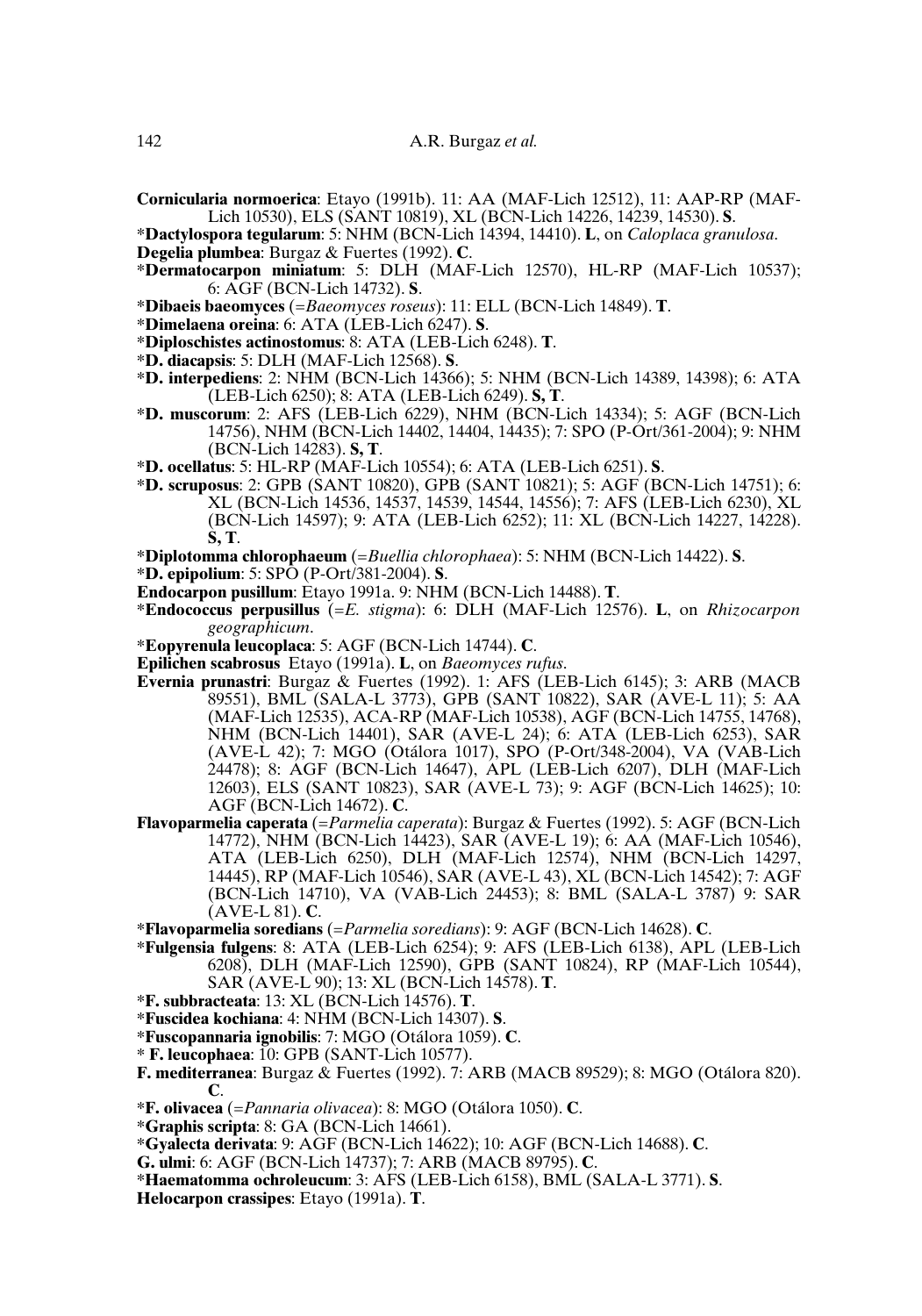**Heterodermia japonica**: Burgaz et al. (1994). 10: DLH (MAF-Lich 12565). **C**.

- **\*H. speciosa**: 10: AGF (BCN-Lich 14662); 11: AGF (BCN-Lich 14825). **C**.
- **\*Hymenelia ceracea**: 10: ELL (BCN-Lich 14873). **S**.
- **\*Hyperphyscia adglutinata**: 5: SPO (P-Ort/358-2004); 6: ELL (BCN-Lich 14879, 14880); 7: VA (7: VAB-Lich 24483); 9: AGF (BCN-Lich 14618), ELL (BCN-Lich 14900). **C**. **Hypogymnia farinacea**: Etayo (1991b). 7: AFS (LEB-Lich 6141). **C**.
- **\*H. physodes**: 2: AFS (LEB-Lich 6132), NHM (BCN-Lich 14355); 5: VA (VAB-Lich 24454); 6: ARB (MACB 89526)7: AA (MAF-Lich 12543), NHM (BCN-Lich 14476); 8: APL (LEB-Lich 6147), BML (SALA-L 3785), ELS (SANT 10823), SAR (AVE-L 74); 9: MGO (Otálora 1005). **C, S**.
- **\*H. physodes** var. *labrosa*: 8: AA (MAF-Lich 12550). **C**.
- **H. tubulosa**: Etayo (1991b). 3: BML (SALA-L 3739), GPB (SANT 10825); 4: VA (VAB-Lich 24472); 7: DLH (MAF-Lich 12583); 8: BML (SALA-L), MGO (Otálora 1051); 10: SPO (P-Ort/369-2004); 11: ELS (SANT 10826), XL (BCN-Lich 14520, 14528). **C**.
- **\*Hypotrachyna revoluta**: 8: BML (SALA-L 3788); 9: SAR (AVE-L 82). **C**.
- **\*Intralichen christiansenii** (=*Bispora christiansenii*): 3: VA (3: VAB-Lich 24423). **L**, on *Caloplaca ferruginea*.
- **\*Laeviomyces pertusariicola**: 11: AGF (BCN-Lich 14808). **L**, on *Pertusaria leucostoma*.
- **Lasallia hispanica**: Etayo (1991a). 2: GPB (SANT 10827), GPB (SANT 10828); 11: ATA (LEB-Lich 6255), XL (BCN-Lich 14223). **S**.
- **L. pustulata**: Etayo (1991b). 2: APL (LEB-Lich 6131), GPB (SANT 10829), NHM (BCN-Lich 14356, 14360), VA (VAB-Lich 24418, 24432); 5: AGF (BCN-Lich 14749), ARB (MACB 89552); 6: ATA (LEB-Lich 6257), NHM (BCN-Lich 14461,14485), XL (BCN-Lich 14540, 14545); 7: ATA (LEB-Lich 6256), SAR (AVE-L 66), XL (BCN-Lich 14590, 14591). **S**.
- **\*Lecania cyrtella**: 8: ELL (BCN-Lich 14866, 14891, 14898). **C**.
- **\*L. koerberiana**: 10: ELL (BCN-Lich 14866). **C**.
- **\*L. naegelii**: 9: AGF (BCN-Lich 14612). **C**.
- **\*Lecanora albella** (=*Lecanora pallida*): 8: AGF (BCN-Lich 14655). **C**.
- **L. argentata**: Burgaz & Fuertes (1992). 3: APL (LEB-Lich 6224), BML (SALA-L 3759). **C**.
- **L. carpinea**: Burgaz & Fuertes (1992). 5: AA (MAF-Lich 12540). **C**.
- **L. cenisia**: Etayo (1991b). 4: NHM (BCN-Lich 14307). **S**.
- **L. chlarotera**: Burgaz & Fuertes (1992). 5: AGF (BCN-Lich 14757); 9: DLH (MAF-Lich 12592). **C**.
- **\*L. glabrata**: 11: AGF (BCN-Lich 14817, 14823). **C**.
- **\*L. hagenii**: 11: AGF (BCN-Lich 14818). **C**.
- **L. horiza**: Burgaz & Fuertes (1992). 9: AGF (BCN-Lich 14632). **C**.
- **L. intumescens**: Burgaz & Fuertes (1992). 3: BML (SALA-L 3763); 8: ELL (BCN-Lich 14896, 14897); 10: ELL (BCN-Lich 14896, 14897). **C**.
- **\*L. leptyrodes**: 5: AGF (BCN-Lich 14773); 7: AGF (BCN-Lich 14722). **C**.
- **\*L. mughicola**: 10: AGF (BCN-Lich 14674); 11: AGF (BCN-Lich 14796). **C**.
- **\*L. muralis**: Etayo (1991b). 4: NHM (BCN-Lich 14321); 5: DLH (MAF-Lich 12569). **S**.
- **\*L. orosthea**: 2: GPB (SANT 10830). **S**.
- **L. pannonica** (=*Lecanora caesiosora*, *L. subrugosa*): Burgaz & Fuertes (1992). 7: XL (BCN-Lich 14587). **C**.
- **L. polytropa**: Etayo (1991b). 2: NHM (BCN-Lich 14333); 4: GPB (SANT 10831), NHM (BCN-Lich 14305, 14308, 14320, 14321); 7: DLH (SANT 10832), XL (BCN-Lich 14586, 14595); 11: DLH (MAF-Lich 12560), AA (MAF-Lich 12503). **S**.
- **L. pulicaris**: Etayo (1991b). 5: AGF (BCN-Lich 14766, 14776). **C**.
- **\*L. rhizinata**: 11: XL (BCN-Lich 14222, 14230, 14247). **S**.
- **L. rupicola** (=*Lecanora sulphurata*): Etayo (1991b). 2: NHM (BCN-Lich 14337); 4: NHM (BCN-Lich 14265, 14266, 14267, 14311); 7: DLH (MAF-Lich 12586), XL (BCN-Lich 14594); 11: DLH (MAF-Lich 12561), XL (BCN-Lich 14238, 14529). **S**.
- **\*L. rupicola** var. *bicincta*: 2: NHM (BCN-Lich 14339). **S**.
- **\*L. salicicola**: 11: AA (MAF-Lich 12502). **C**.
- **\*L. silvaenigrae**: 11: HLP-RP (MAF-Lich 10560), AA (MAF-Lich 12504). **S**.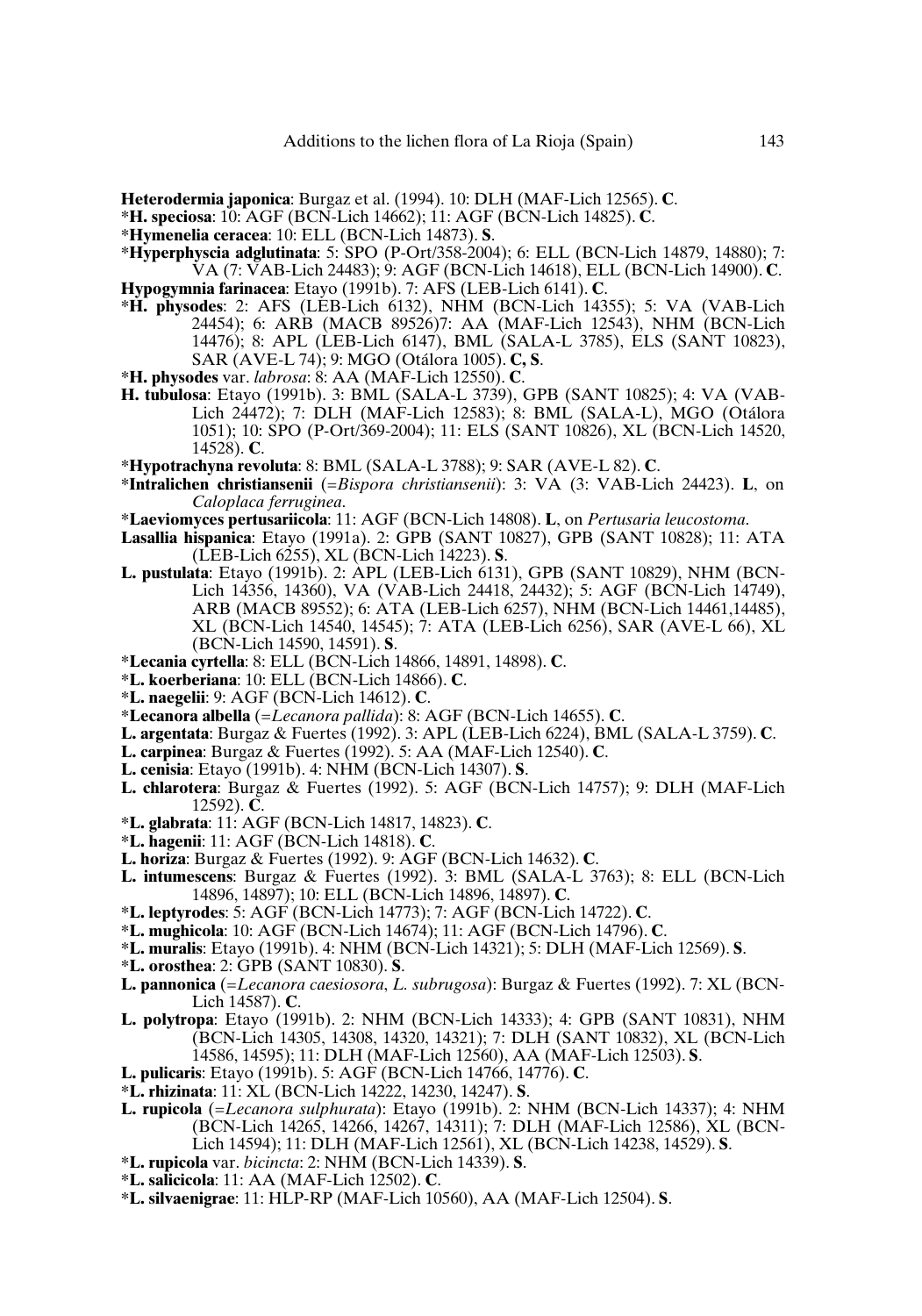- **\*L. subcarnea**: 7: DLH (MAF-Lich 12585), 7: DLH (SANT 10832), XL (BCN-Lich 14595). **S**.
- **L. sulphurea**: Etayo (1991b). 4: NHM (BCN-Lich 14314); 11: SPO (P-Ort/353-2004). **S**.
- **L. symmicta**: Etayo (1991b). **C**.
- **\*Lecidea atrobrunnea**: 11: XL (BCN-Lich 14514).
- **\*L. auriculata**: 11: SPO (P-Ort/366-2004). **S**.
- **\*L. fuliginosa**: 2: GPB (SANT 10833). **S**.
- **\*L. fuscoatra**: 2: NHM (BCN-Lich 14324, 14337); 4: NHM (BCN-Lich 14316, 14317); 7: XL (BCN-Lich 14609); 11: SPO (P-Ort/379-2004). **S**.
- **L. lapicida** (=*L. swartzioidea, L. lactea*): Etayo (1991b): 11: SPO (P-Ort/355-2004), XL (BCN-Lich 14529, 14531). **S**.
- **L. luteoatra**: Etayo (1991b). 11: XL (BCN-Lich 14529, 14511, 14527, 14532).
- **L. obluridata**: Etayo (1991b). 11: SPO (P-Ort/376-2004). **S**.
- **\*L. praenubila**: 11: XL (BCN-Lich 14532). **S**.
- **L. promiscua**: Etayo (1991b). 11: SPO (P-Ort/363-2004). **S**.
- **\*L. tessellata**: 11: SPO (P-Ort/387-2004), XL (BCN-Lich 14523). **S**.
- **\*Lecidella carpathica**: 4: NHM (BCN-Lich 14316, 14304, 14487); 5: NHM (BCN-Lich 14415); 10: ELL (BCN-Lich 14873). **S**.
- **L. elaeochroma** f. *elaeochroma*: Burgaz & Fuertes (1992). 1: VA (VAB-Lich 24427); 5: AGF (BCN-Lich 14753), ELL (BCN-Lich 14874), SPO (P-Ort/384-2004); 6: APL (LEB-Lich 6184), ELL (BCN-Lich 14876); 7: AGF (BCN-Lich 14638, 14720); 8: DLH (MAF-Lich 12588), ELL (BCN-Lich 14893); 9: AGF (BCN-Lich 14616, 14632); 10: ELL (BCN-Lich 14869, 14871), SPO (P-Ort/327-2004); 11: AGF (BCN-Lich 14806). **C**.
- **L. euphorea**: Burgaz & Fuertes (1992). 5: NHM (BCN-Lich 14393). **C**.
- **\*L. stigmatea**: 4: NHM (BCN-Lich 14320). **S**.
- **Lecidoma demissum**: Etayo (1991a). 4: ARB (MACB 89796); 11: AGF (BCN-Lich 14787, 14791). **T**.
- **\*Lepraria cacuminum** (=*Leproloma cacuminum*): 6: AGF (BCN-Lich 14734). **C**.
- **L. incana**: Etayo (1991a, b); Burgaz & Fuertes (1992). 1: APL (LEB-Lich 6209); 3: BML (SALA-L 3783); 7: ELL (BCN-Lich 14884, 14885, 14889, 14890); 8: AFS (LEB-Lich 6164). **C**, **S**, **T**.
- **\*L. lobificans**: 3: BML (SALA-L 3740). **C**.
- **\*Leprocaulon microscopicum**: 5: AGF (BCN-Lich 14747), NHM (BCN-Lich 14400, 14434, 14279, 14399, 14389), SAR (AVE-L 25); 6: NHM (BCN-Lich 14296), SAR (AVE-L 44), XL (BCN-Lich 14541); 7: APL (LEB-Lich 6210), ELS (SANT 10834), NHM (BCN-Lich 14468), SAR (AVE-L 67), XL (BCN-Lich 14593, 14600).**C, S**, **T**.
- **\*Leproloma diffusum**: 6: AGF (BCN-Lich 14725). **T**.
- **\*L. membranaceum**: 5: AGF (BCN-Lich 14752); 6: NHM (BCN-Lich 14295, 14460); 7: AFS (LEB-Lich 6140), ARB (MACB 89553), NHM (BCN-Lich 14468), SAR (AVE-L 68), XL (BCN-Lich 14607). **S**, **T**.
- **\*Leptochidium albociliatum**: 5: ARB (MACB 89741), MGO (Otálora 901); 7: ELS (SANT 10835), SAR (AVE-L 69), SPO (P-Ort/390-2004). **S**, **T**.
- **\*Leptogium corniculatum**: 5: MGO (Otálora 903). **T**.
- **\*L. furfuraceum**: 5: MGO (Otálora 923). **C**.
- **\*L. gelatinosum**: 5: NHM (BCN-Lich 14428, 14430); 7: NHM (BCN-Lich 14469). **S**.
- **L. lichenoides**: Burgaz & Fuertes 1992. 3: AFS (LEB-Lich 6178), ARB (MACB 89543), BML (SALA-L 3754); 7: APL (LEB-Lich 6211), SPO (P-Ort/372-2004); 8: MGO (Otálora 1044). **C, S**.
- **\*L. lichenoides** var. *pulvinatum*: 5: MGO (Otálora 902). **T**.
- **\*L. magnussonii**: 5: MGO (Otálora 916). **C**.
- **L. saturninum**: Burgaz & Fuertes 1992. 5: MGO (Otálora 906), SAR (AVE-L 26): 6: AFS (LEB-Lich 6187). **C**.
- **\*L. schraderi**: 5: NHM (BCN-Lich 14276). **S**.
- **\*L. subaridum**: 5: MGO (Otálora 917). **C**.
- **\*L. teretiusculum**: 5: MGO (Otálora 913); 7: NHM (BCN-Lich 14474); 9: ELL (BCN-Lich 14901); 10: ELL (BCN-Lich 14870). **C, S**.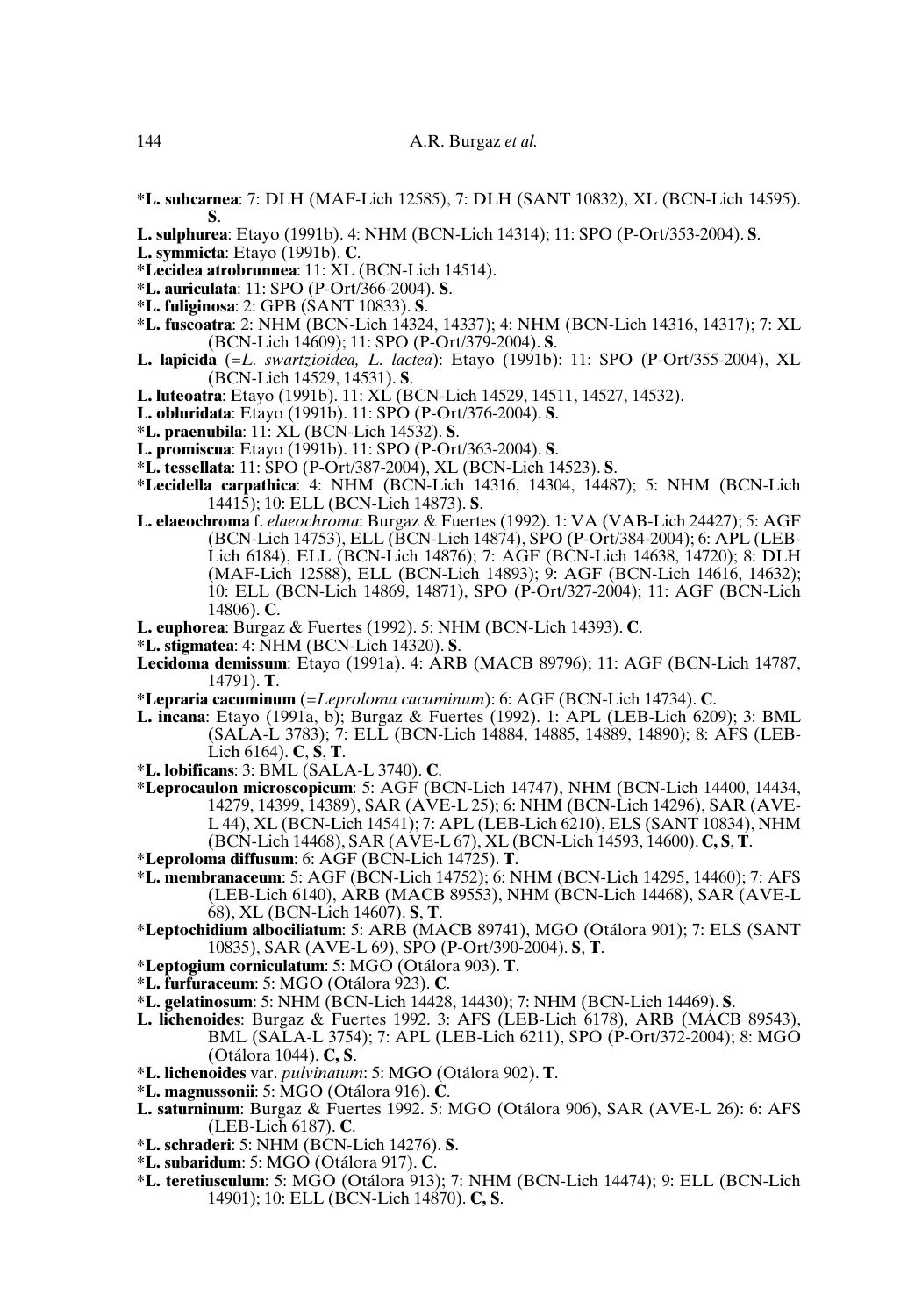- **\*Lichenoconium erodens**: 8: DLH (MAF-Lich 12601, 12603). **L**, on *Evernia prunastri*.
- **\*L. xanthoriae**: 9: VA (VAB-Lich 24486). **L**, on *Physcia adscendens*.
- **\*Lichenodiplis lecanorae**: 5: VA (VAB-Lich 24476). **L**, on *Caloplaca holocarpa*.
- **\*Lichenostigma cosmopolites**: 1: VA (VAB-Lich 24465); 6: DLH (MAF-Lich 12577). L, on *Xanthoparmelia conspersa, X. stenophylla*.
- **\*L. rugosa**: 7: HL-RP (MAF-Lich 10555). **S**.
- **\*Lichenothelia scopularia**: 6: HL-RP (MAF-Lich 10551). **S**.
- **Llimoniella neglecta** (=*Lepraria neglecta*): Etayo (1991a); Burgaz & Fuertes (1992). **C**, **T**.
- **Lobaria amplissima**: Etayo (1991b); Burgaz & Fuertes (1992). 1: APL (LEB-Lich 6146), VA (VAB-Lich 24457); 3: BML (SALA-L 3746), NHM (BCN-Lich 14498); 11: AGF (BCN-Lich 14786). **C**.
- **L. pulmonaria**: Etayo (1991b); Burgaz & Fuertes (1992). 1: AFS (LEB-Lich 6152); 3: APL (LEB-Lich 6212), ARB (MACB 89554), BML (SALA-L 3741), GPB (SANT 10836), NHM (BCN-Lich 14368, 14501, 14499), VA (VAB-Lich 24463); 7: AGF (BCN-Lich 14695); 10: DLH (MAF-Lich 12566), MGO (Otálora 1045), SPO (P-Ort/332-2004); 11: AGF (BCN-Lich 14781). **C**.
- **L. scrobiculata**: Burgaz & Fuertes (1992). 3: APL (LEB-Lich 6144), ARB (MACB 89555); 7: ATA (LEB-Lich 6259). **C**.
- **Lopadium disciforme**: Etayo (1991a).
- **\*L. pezizoideum**: 11: AGF (BCN-Lich 14793, 14828).
- **\*Loxospora elatina** (=*Haematomma elatinum*): 11: SPO (P-Ort/357-2004). **C**.
- **\*Marchandiomyces aurantiacus**: 14: DLH (MAF-Lich 12596). **L**, on *Physcia tenella*.
- **\*M. corallinus**: 1: VA (VAB-Lich 24407); 7: AGF (BCN-Lich 14699, 14711). **L**, on *Parmelia saxatilis, P. sulcata, Parmelina quercina*.
- **Megalaria grossa**: Burgaz & Fuertes (1992). **C**.
- **\*Melanelia stygia**: 2: NHM (BCN-Lich 14347); 6: ATA (LEB-Lich 6266); 11: ACA-RP (MAF-Lich 10522), DLH (MAF-Lich 12559). **S**.
- **Melanelixia fuliginosa** (=*Parmelia fuliginosa, P. glabratula*): 1: APL (LEB-Lich 6213), VA (VAB-Lich 24405); 2: AFS (LEB-Lich 6134), NHM (BCN-Lich 14351, 14369, 14348); 3: BML (SALA-L 3772), GPB (SANT 10837), NHM (BCN-Lich 14490, 14492), SAR (AVE-L 12); 5: AGF (BCN-Lich 14746), MGO (Otálora 1013), NHM (BCN-Lich 14420), SAR (AVE-L 28); 6: NHM (BCN-Lich 14440, 14438, 14294, 14439), SAR (AVE-L 46); 7: NHM (BCN-Lich 14463, 14464, 14479), SPO (P-Ort/394-2004); 8: AA (MAF-Lich 12549); 11: AGF (BCN-Lich 14799). **C**.
- **Melanelixia glabra** (=*Parmelia glabra*): 3: BML (SALA-L 3804); 5: AA (MAF-Lich 12530), AGF (BCN-Lich 14764), NHM (BCN-Lich 14407), SPO (P-Ort/386-2004), SAR (AVE-L 27); 6: ARB (MACB 89742), SAR (AVE-L 45); 7: AGF (BCN-Lich 14715), SPO (P-Ort/382-2004). **C**.
- **Melanelixia subargentifera**(=*Parmelia subargentifera*): Burgaz & Fuertes (1992). 6: APL (LEB-Lich 6222), NHM (BCN-Lich 14292), SAR (AVE-L 47); 7: AGF (BCN-Lich 14706). **C**.
- **Melanelixia subaurifera** (=*Parmelia subaurifera*): Etayo (1991b), Burgaz & Fuertes (1992). 1: VA (VAB-Lich 24470); 3: NHM (BCN-Lich 14352, 14491); 5: ACA-RP (MAF-Lich 10552), GPB (SANT 10838), NHM (BCN-Lich 14271, 14416, 1422), SPO (P-Ort/383-2004); 6: ELL (BCN-Lich 14875); 7: AGF (BCN-Lich 14644, 14700, 14718); 8: APL (LEB-Lich 6223), SAR (AVE-L 75); 10: AA (MAF-Lich 12524), SPO (P-Ort/324-2004). **C**.
- **Melanohalea elegantula** (=*Parmelia elegantula*): Burgaz & Fuertes (1992). 3: BML (SALA-L 3774); 5: AGF (BCN-Lich 14777); 7: DLH (SANT 10832); 11: XL (BCN-Lich 14524). **C**.
- **\*Melanohalea exasperata** (=*Parmelia exasperata*): 7: VA (VAB-Lich 24479).
- **\*Melanohalea exasperatula** (=*Parmelia exasperatula*): 1: SAR (AVE-L 1); 5: NHM (BCN-Lich 14385, 14270); 7: VA (7: VA Lich 24479); 9: AGF (BCN-Lich 14631), SAR (AVE-L 83); 10: AA (MAF-Lich 12525), SPO (P-Ort/325-329-335-2004). **C**, **S**.
- **\*Micarea intrusa**: 3: BML (SALA-L 3767). **C**.
- **M. peliocarpa**: Burgaz & Fuertes (1992). **C**.
- **\*M. prasina**: 8: AGF (BCN-Lich 14660); 10: ELL (BCN-Lich 14867). **C**.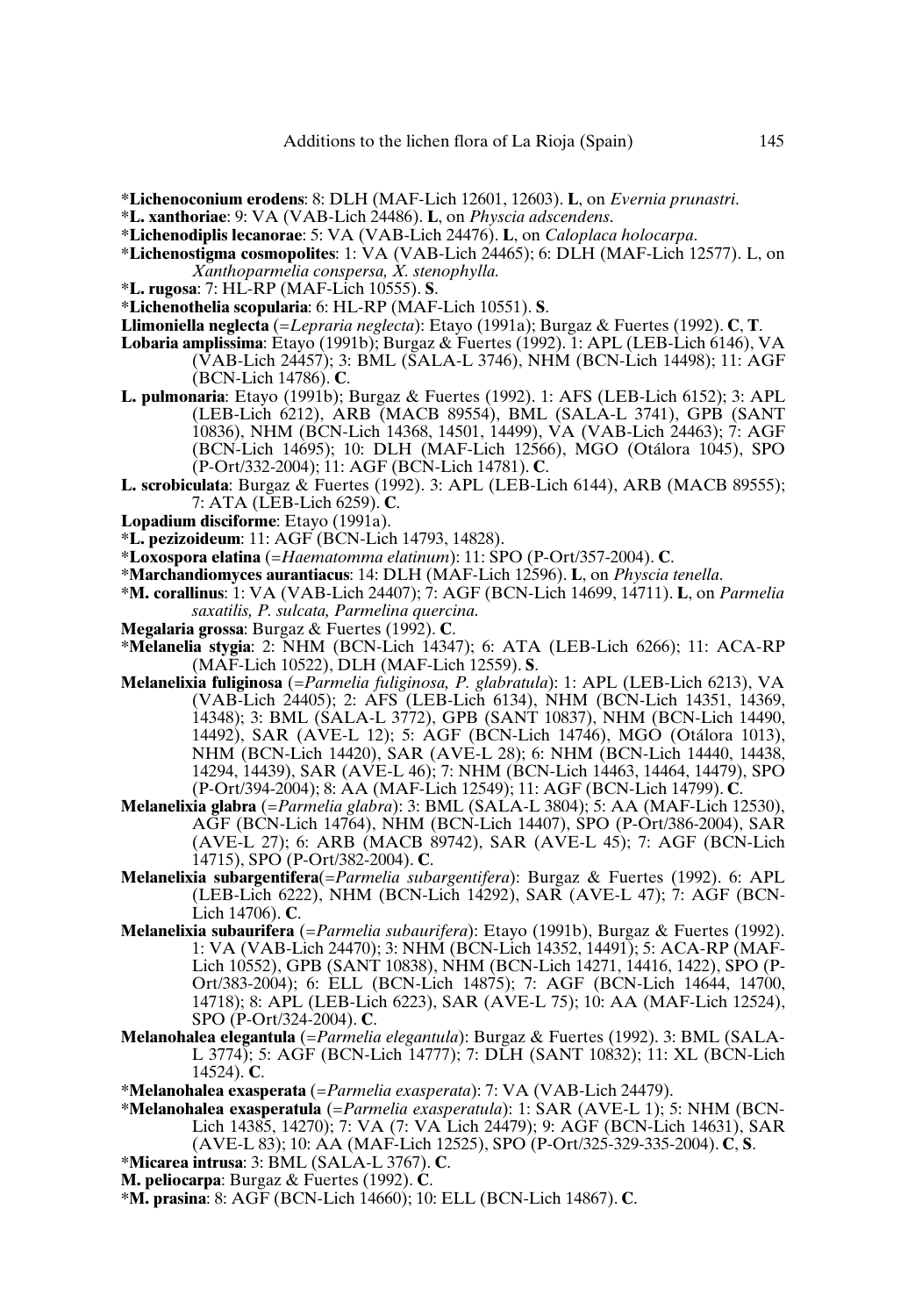**\*Microcalicium arenarium**: 8: AFS (BCN-Lich 14253), NHM (BCN-Lich 1421014252, 14209, 14211, 14218, 14217, 14281). L, on *Psilolechia lucida*.

- **Miriquidica garovaglii**: Etayo (1991b). 11: SPO (P-Ort/364-2004). **S**.
- **M. nigroleprosa**: Etayo (1991b).

**Muellerella pygmaea**: Etayo (1991b). 2: NHM (BCN-Lich 14324, 14337); 11: DLH (MAF-Lich 12562). **L**, on *Ophioparma ventosa*, *Porpidia cinereoatra*.

- **Mycobilimbia hypnorum**: Etayo (1991a). 11: ELL (BCN-Lich 14857, 14858, 14859, 14861, 14862). **T**.
- **\*M. sabuletorum**: 6: AGF (BCN-Lich 14735); 9: AGF (BCN-Lich 14614); 11: AA (MAF-Lich 12506). **T**.

**Naetrocymbe punctiformis** (=*Arthopyrenia punctiformis*): Burgaz & Fuertes (1992). **C**.

- **\*Neofuscelia loxodes** (Nyl.) Essl.: Etayo (1991b). 2: NHM (BCN-Lich 14328, 14349, 14327,14326); 5: NHM (BCN-Lich 14417); 6: NHM (BCN-Lich 14439). **S**.
- **Neofuscelia pulla**: Etayo (1991b). 2: GPB (SANT 10864); 5: NHM (BCN-Lich 14418); 6: ATA (LEB-Lich 6264), NHM (BCN-Lich 14447, 14436, 14454, 14294, 14437, 14436, 14439); 7: NHM (BCN-Lich 14475); 10: SPO (P-Ort/342-2004); 11: AA (MAF-Lich 12517); 13: XL (BCN-Lich 14565). **S**.
- **\*Neofuscelia verruculifera**: 7: SPO (P-Ort/349, 395-2004). **S**.
- **Nephroma laevigatum**: Burgaz & Fuertes (1992). 1: AFS (LEB-Lich 6157); 3: SAR (AVE-L 13). **C**.
- **N. parile**: Etayo (1991b), Burgaz & Fuertes (1992). 1: APL (LEB-Lich 6203), NHM (BCN-Lich 14502); 3: BML (SALA-L 3806); 6: AGF (BCN-Lich 14731); 7: AFS (LEB-Lich 6139), ARB (MACB 89557), ATA (LEB-Lich 6260), GPB (SANT 10839), NHM (BCN-Lich 14), SPO (P-Ort/392-2004), VA (VAB-Lich 24475), XL (BCN-Lich 14606); 10: AGF (BCN-Lich 14669). **C, S**.
- **N. resupinatum**: Etayo (1991b), Burgaz & Fuertes (1992). 1: NHM (BCN-Lich 14503), VA (VAB-Lich 24458); 3: ARB (MACB 89544), BML (SALA-L 3747); 10: ACA-RP (MAF-Lich 10533), DLH (MAF-Lich 12563). **C, S**.
- **Normandina pulchella**: Burgaz & Fuertes (1992). 5: SAR (AVE-L 20, 29). 7: AGF (BCN-Lich 14714), ARB (MACB 89527), MGO (Otálora 360). **C**, **T**.
- **\*Ochrolechia androgyna**: 7: ELL (BCN-Lich 14886). **T**.
- **O. pallescens**: Burgaz & Fuertes (1992). 10: AGF (BCN-Lich 14675). **C**.
- **\*O. szatalaensis**: 8: APL (LEB-Lich 6232); 11: ATA (LEB-Lich 6261). **C**.
- **\*Opegrapha varia**: 11: AGF (BCN-Lich 14816). **C**.
- **Ophioparma ventosa**: Etayo (1991b). **S**.
- **\*Orphniospora moriopsis**: 11: ACA-RP (MAF-Lich 10523). **S**.
- **O. mosigii**: Etayo (1991b). **S**.
- **Pannaria conoplea**: Burgaz & Fuertes (1992). 6: AFS (LEB-Lich 6176); 7: ARB (MACB 89528); 8: MGO (Otálora 1040). **C**.
- **P. pezizoides**: Etayo (1991a). **T**.
- **\*Parmelia barrenoae**: 10: AGF (BCN-Lich 14676), SPO (P-Ort/343-2004); 11: SPO (P-Ort/ 393-2004), AA (MAF-Lich 12519). **C**.
- **\*P. disjuncta**: 2: NHM (BCN-Lich 14325, 14365); 6: NHM (BCN-Lich 14293, 14460, 14461). **S**.
- **P. omphalodes** (=*Parmelia discordans*): Etayo (1991a,b). 2: AFS (LEB-Lich 6133), GPB (SANT 10840, SANT 10841, SANT 10823), NHM (BCN-Lich 14350); 7: AA (MAF-Lich 12544), APL (LEB-Lich 6202); 8: ELS (SANT 10842); 10: SPO (P-Ort/337-2004); 11: ACA-RP (MAF-Lich 10525), XL (BCN-Lich 14235). **S**.
- **P. saxatilis**: Etayo (1991b), Burgaz & Fuertes (1992). 2: GPB (SANT 10843, 10841), NHM (BCN-Lich 14353); 3: BML (SALA-L 3755), SAR (AVE-L 14), VA (VAB-Lich 24448); 7: APL (LEB-Lich 6180), ARB (MACB 89581), XL (BCN-Lich 14588); 8: MGO (Otálora 1046); 10: ACA-RP (MAF-Lich 10532), AGF (BCN-Lich 14677, 14683), SPO (P-Ort/331-336-344-2004); 11: AA (MAF-Lich 12518), DLH (MAF-Lich 12557). **C**, **S**, **T**.
- **\*P. submontana**: 9: AGF (BCN-Lich 14632); 10: MGO (Otálora 1042). **C**.
- **P. sulcata**: Etayo (1991b), Burgaz & Fuertes (1992). 1: NHM (BCN-Lich 14257, 14495); 2: GPB (SANT 10844), NHM (BCN-Lich 14354); 3: ARB (MACB 89582), BML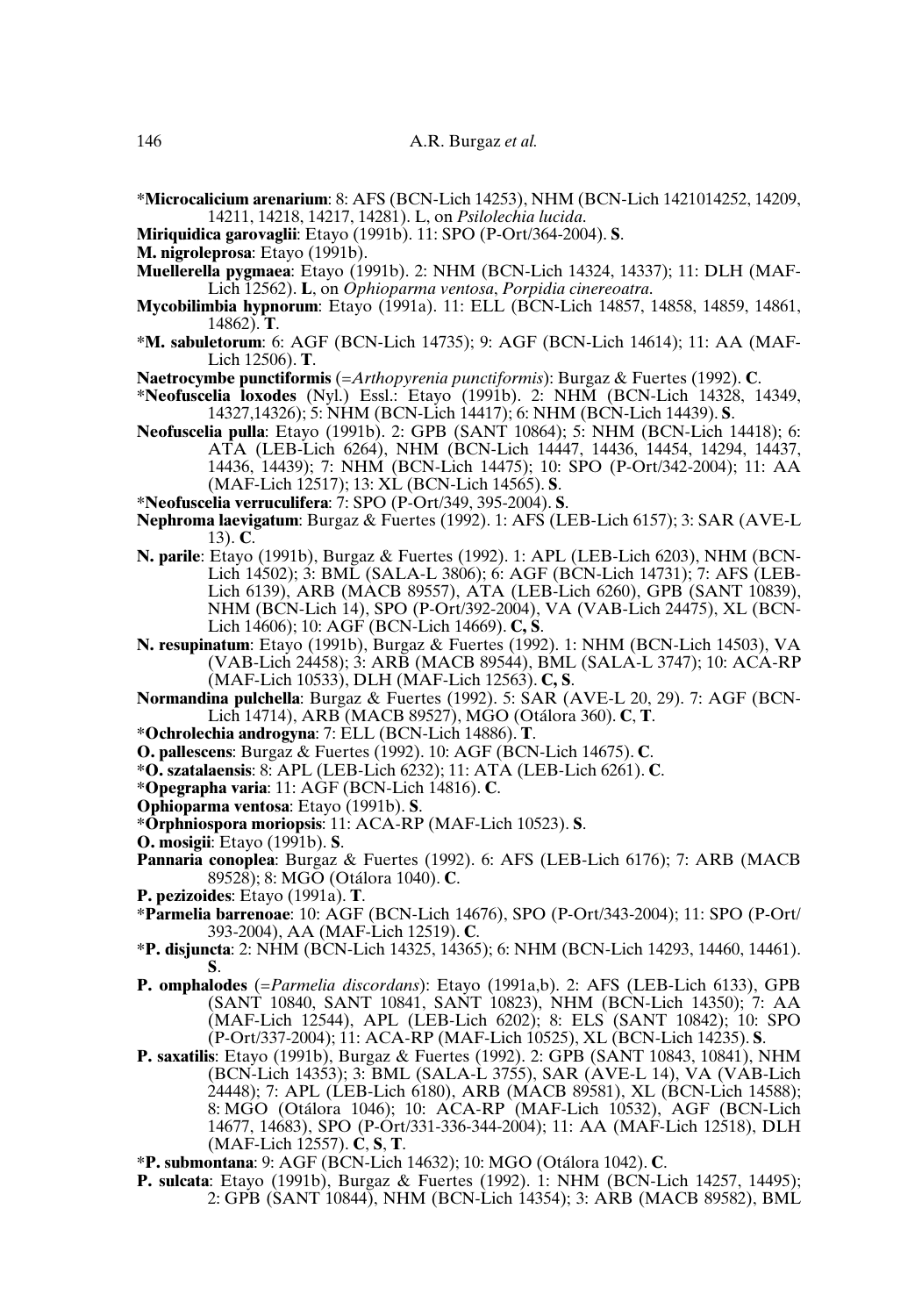(SALA-L 3778) SAR (AVE-L 15); 5: AA (MAF-Lich 12529), AGF (BCN-Lich 14762), NHM (BCN-Lich 14388, 14391, 14280, 14390); 6: AGF (BCN-Lich 14738), ATA (LEB-Lich 6267), NHM (BCN-Lich 14448), SAR (AVE-L 48); 7: AGF (BCN-Lich 14641), GPB (SANT 10839), SAR (AVE-L 70); 8: APL (LEB-Lich 6214), DLH (MAF-Lich 12601), MGO (Otálora 1012); 9: AGF (BCN-Lich 14626); 10: ACA-RP (MAF-Lich 10531), AGF (BCN-Lich 14687), ELL (BCN-Lich 14868); 11: AGF (BCN-Lich 14782), XL (BCN-Lich 14234). **C**.

**\*Parmeliella parvula** (=*Parmeliella testacea*): 7: MGO (Otálora 1058).

- **P. tryptophylla**: Burgaz & Fuertes (1992). 7: MGO (Otálora 1055). **C**.
- **\*Parmelina carporrhizans** (=*Parmelia carporrhizans*): 5: GPB (SANT 10845), AA (MAF-Lich 12533). **C**.
- **P. pastillifera** (=*Parmelia pastillifera*): Burgaz & Fuertes (1992). 3: ARB (MACB 89583), BML (SALA-L 3779), SAR (AVE-L 16); 5: AA (MAF-Lich 12534). **C**.
- **P. quercina** (=*Parmelia quercina*): 5: NHM (BCN-Lich 14395); 6: APL (LEB-Lich 6204), ATA (LEB-Lich 6265), SAR (AVE-L 49); 7: VA (7: VAB-Lich 24482); 8: AFS (LEB-Lich 6149); 9: SAR (AVE-L 84). **C**.
- **P. tiliacea** (=*Parmelia tiliacea*): Burgaz & Fuertes (1992). 2: GPB (SANT 10846); 3: BML (SALA-L 3808); 4: NHM (BCN-Lich 14302); 5: AA (MAF-Lich 12532), AGF (BCN-Lich 14774) GPB (SANT 10847), SAR (AVE-L 30); 6: ATA (LEB-Lich 6269), NHM (BCN-Lich 14299, 14436), SAR (AVE-L 50); 7: AGF (BCN-Lich 14642, 14709), DLH (MAF-Lich 12578), SAR (AVE-L 71), VA (VAB-Lich 24481); 9: SAR (AVE-L 85). **C**, **S**.
- **Parmeliopsis ambigua** (=*Foraminella ambigua*): Etayo (1991b). 4: ARB (MACB 89584); 10: AGF (BCN-Lich 14666); 11: ACA-RP (MAF-Lich 10557), AGF (BCN-Lich 14797), ATA (LEB-Lich 6268). **C**.
- **\*P. hyperopta**: 11: ACA-RP (MAF-Lich 10562). **C**.
- **\*Parmotrema austrosinense**: 5: AGF (BCN-Lich 14760). **T**.
- **\*P. perlatum**: 5: SAR (AVE-L 21, 31); 6: AFS (LEB-Lich 6201); 9: DLH (MAF-Lich 12594), MGO (Otálora 1057). **C, T**.
- **\*P. stuppeum**: 5: AA (MAF-Lich 12531). **C**.
- **Peltigera aphthosa**: Etayo (1991a). 10: ATA (LEB-Lich 6270). **T**.
- **P. britannica**: 2: NHM (BCN-Lich 14332); 3: ARB (MACB 89530), BML (SALA-L 3738); 6: AGF (BCN-Lich 14730); 7: NHM (BCN-Lich 14), VA (VAB-Lich 24471). **T**.
- **P. canina**: Etayo (1991b). 3: ARB (MACB 89531), BML (SALA-L 3751); 6: ARB (MACB 89532); 7: ARB (MACB 89547); 8: ATA (LEB-Lich 6271). **T**.
- **P. collina**: Burgaz & Fuertes (1992). 3: BML (SALA-L 3807); 5: SAR (AVE-L 32); 6: AFS (LEB-Lich 6174), AGF (BCN-Lich 14723); 7: ARB (MACB 89533); 10: ACA-RP (MAF-Lich 10513), AGF (BCN-Lich 14678); 11: ATA (LEB-Lich 6272). **C, S**, **T**.
- **\*P. didactyla**: Etayo (1991b). 6: AFS (LEB-Lich 6175), SAR (AVE-L 51), XL (BCN-Lich 14552). **C**, **T**.
- **\*P. elisabethae**: 3: ARB (MACB 89534), BML (SALA-L 3748); 7: AGF (BCN-Lich 14646); 10: SPO (P-Ort/322-2004); 11: AGF (BCN-Lich 14790). **C, T**.
- **P. horizontalis** (Huds.) Baumg.: Etayo (1991b), Burgaz & Fuertes (1992). 3: ARB (MACB 89535), BML (SALA-L 3749); 5: MGO (Otálora 911); 10: SPO (P-Ort/320-2004). **T**.
- **\*P. hymenina**: 3: BML (SALA-L 3752); 8: ARB (MACB 89536), ATA (LEB-Lich 6273). **T**.
- **P. leucophlebia**: 1: APL (LEB-Lich 6227), ARB (MACB 89537), SAR (AVE-L 4); 3: VA (VAB-Lich 24401); 7: AFS (LEB-Lich 6226), SAR (AVE-L 62); 8: ACA-RP (MAF-Lich 10543), AGF (BCN-Lich 14654). **T**.
- **P. membranacea**: Etayo (1991b). 1: ARB (MACB 89538), SAR (AVE-L 5); 3: BML (SALA-L 3750) SAR (AVE-L 8); 7: APL (LEB-Lich 6225); 8: ACA-RP (MAF-Lich 10541), AFS (LEB-Lich 6150), ELS (SANT 10848), MGO (Otálora 1054), NHM (BCN-Lich 14282); 9: ATA (LEB-Lich 6274). **T**.
- **P. neckeri**: Etayo (1991a). 5: ARB (MACB 89539), SAR (AVE-L 20). **T**.
- **P. polydactylon**: 3: VA (3: VAB-Lich 24462); 6: ARB (MACB 89540); 8: ATA (LEB-Lich 6275). **T**.
- **\*P. ponojensis**: 8: MGO (Otálora 1030). **T**.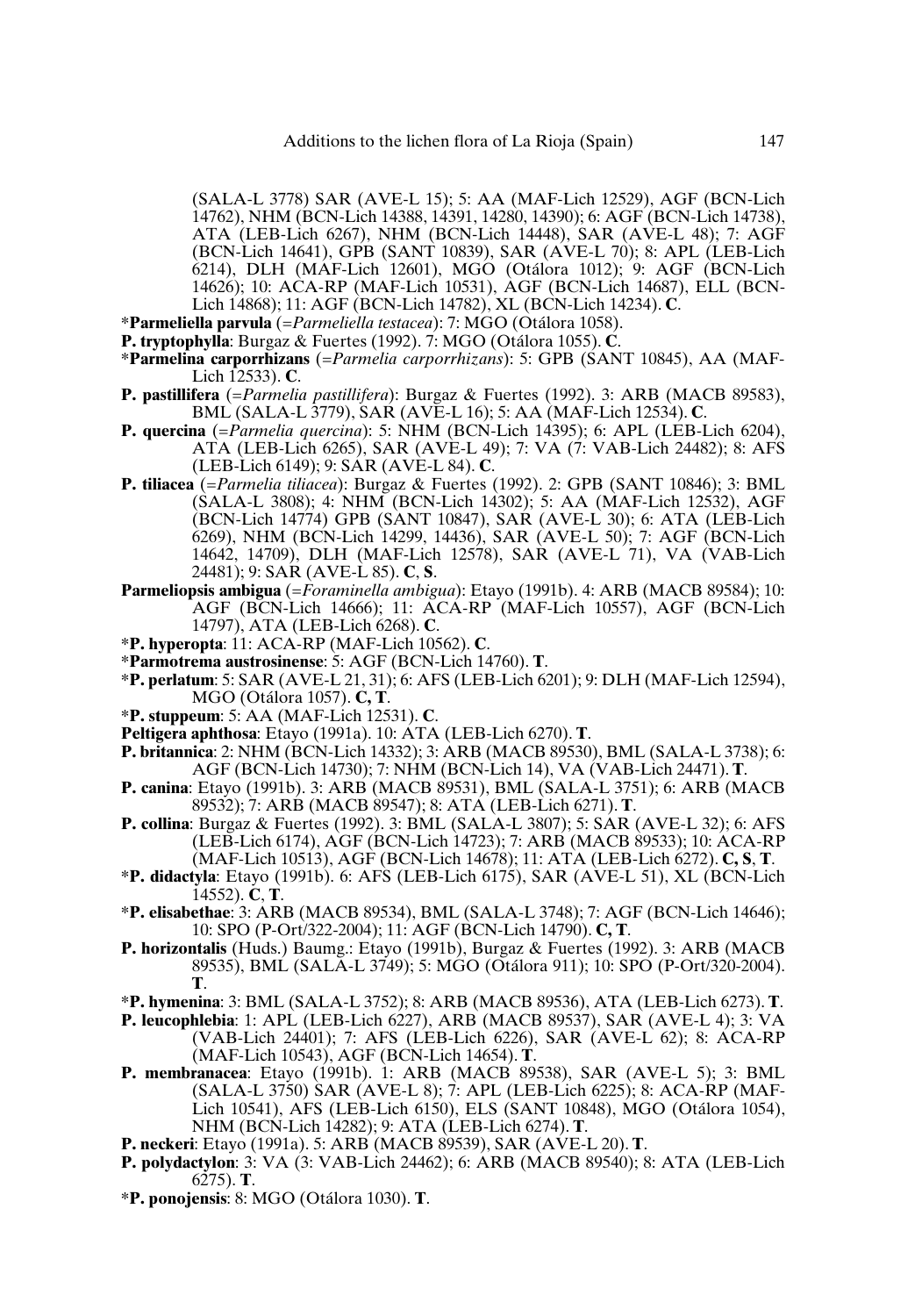- **P. praetextata**: Burgaz & Fuertes (1992). 3: SAR (AVE-L 9); 6: AGF (BCN-Lich 14741); 7: SAR (AVE-L 63); 8: ARB (MACB 89541), ELS (SANT 10849), MGO (Otálora 1053), NHM (BCN-Lich 14268); 11: AGF (BCN-Lich 14809). **T**.
- **P. rufescens**: Etayo (1991a). 7: DLH (MAF-Lich 12584); 9: ARB (MACB 89542). **T**.
- **P. venosa**: Etayo (1991a). 7: XL (BCN-Lich 14601). **T**.
- **Pertusaria albescens**: Burgaz & Fuertes (1992). 3: ARB (MACB 89576), BML (SALA-L 3770), GPB (SANT 10850); 6: NHM (BCN-Lich 14451), SAR (AVE-L 52); 7: AGF (BCN-Lich 14713); 10: SPO (P-Ort/333-2004); 11: AGF (BCN-Lich 14802). **C, S**.
- **P. albescens** var. *corallina*: Burgaz & Fuertes (1992). **C**.
- **P. amara**: Burgaz & Fuertes(1992). 3: ARB (MACB 89577); 6: APL (LEB-Lich 6160); 7: AGF (BCN-Lich 14704); 8: AGF (BCN-Lich 14656); 10: SPO (P-Ort/339-2004).**C**.
- **P. amara** var. *flotowiana* (Flörke) Vain.: Etayo (1991b). **S**.
- **\*P. aspergilla**: 7: APL (LEB-Lich 6237), XL (BCN-Lich 14583). **S**.
- **\*P. coccodes**: 8: APL (LEB-Lich 6169); 10: AGF (BCN-Lich 14689). **C**.
- **\*P. corallina**: 1: AFS (LEB-Lich 6170); 7: NHM (BCN-Lich 14465), SPO (P-Ort/375-2004); 11: XL (BCN-Lich 14243). **S**.
- **\*P. coronata**: 3: BML (SALA-L 3782); 11: AGF (BCN-Lich 14803). **C**.
- **\*P. excludens**: 3: BML (SALA-L 3776). **S**.
- **P. flavida**: Burgaz & Fuertes (1992). 3: BML (SALA-L 3758); 7: AGF (BCN-Lich 14717); 10: AGF (BCN-Lich 14682), SPO (P-Ort/321-2004); 11: AGF (BCN-Lich 14800). **C**.
- **P. hemisphaerica**: 7: AGF (BCN-Lich 14705). **C**.
- **\*P. hymenea**: 3: BML (SALA-L 3756). **C**.
- **\*P. lactea**: 2: AFS (LEB-Lich 6233); 7: APL (LEB-Lich 6234), HL-RP (MAF-Lich 10536), XL (BCN-Lich 14599); 11: ELL (BCN-Lich 14850, 14852, 14853, 14854). **S**, **T**.
- **\*Pertusaria leucostoma**: 11: AGF (BCN-Lich 14808). **C**.
- **\*P. mammosa**: 11: ELL (BCN-Lich 14855, 14856, 14860, 14862, 14863). **T**.
- **P. pertusa**: Burgaz & Fuertes (1992). 3: AFS (LEB-Lich 6189), BML (SALA-L 3757), NHM (BCN-Lich 14496, 14497). **C**.
- **\*P. pseudocorallina**: 7: AFS (LEB-Lich 6186), HLP-RP (MAF-Lich 10514), MGO (Otálora 1061), XL (BCN-Lich 14584). **S**.
- **\*Phacopsis oxyspora**: 3: VA (3: VAB-Lich 24461). L, on *Parmelia sulcata*.
- **\*Phaeophyscia endophoenicea**: 11: AGF (BCN-Lich 14801). **C**.
- **Ph. orbicularis**: Burgaz & Fuertes (1992). 6: ATA (LEB-Lich 6276). **C**.
- **\*Phaeorrhiza nimbosa**: 11: ELL (BCN-Lich 14850, 14851). **T**.
- **\*Phaeospora rimosicola**: 11: DLH (MAF-Lich 12561). **L**, on *Lecanora rupicola*.
- **Phlyctis argena**: Burgaz & Fuertes (1992). 3: BML (SALA-L 3781); 6: AFS (LEB-Lich 6153); 7: AGF (BCN-Lich 14719); 8: AFS (LEB-Lich 6168), AGF (BCN-Lich 14653), APL (LEB-Lich 6215), DLH (MAF-Lich 12602), SAR (AVE-L 77); 9: AGF (BCN-Lich 14621). **C**.
- **Physcia adscendens**: 1: NHM (BCN-Lich 14258); 5: ARB (MACB 89578), GPB (SANT 10851), NHM (BCN-Lich 14280, 14392), SAR (AVE-L 34); 6: AFS (LEB-Lich 6166), ATA (LEB-Lich 6278), SAR (AVE-L 53), XL (BCN-Lich 14551); 7: AGF (BCN-Lich 14707), SPO (P-Ort/385-2004), XL (BCN-Lich 14602); 9: AGF (BCN-Lich 14612, 14636), APL (LEB-Lich 6216), VA (VAB-Lich 24409). **C**.
- **Ph. aipolia**: Burgaz & Fuertes (1992). 1: NHM (BCN-Lich 14259), VA (VAB-Lich 24424); 5: AA (MAF-Lich 12536), AGF (BCN-Lich 14778), GPB (SANT 10852), SAR (AVE-L 35); 6: ATA (LEB-Lich 6277, 6278), NHM (BCN-Lich 14298, 14450, 14406, 14392), SAR (AVE-L 54); 7: AGF (BCN-Lich 14693, 14712); 8: MGO (Otálora 1010); 9: APL (LEB-Lich 6183); 11: AGF (BCN-Lich 14826). **C, S**.
- **Ph. caesia**: 5: NHM (BCN-Lich 14425, 14419), VA (VAB-Lich 24469); 7: DLH (MAF-Lich 12579), XL (BCN-Lich 14602). **S**.
- **\*Ph. dubia**: 1: AFS (LEB-Lich 6173); 2: NHM (BCN-Lich 14375); 5: NHM (BCN-Lich 14427, 14431, 14399, 14400, 14414); 7: ATA (LEB-Lich 6310), XL (BCN-Lich 14596). **S**.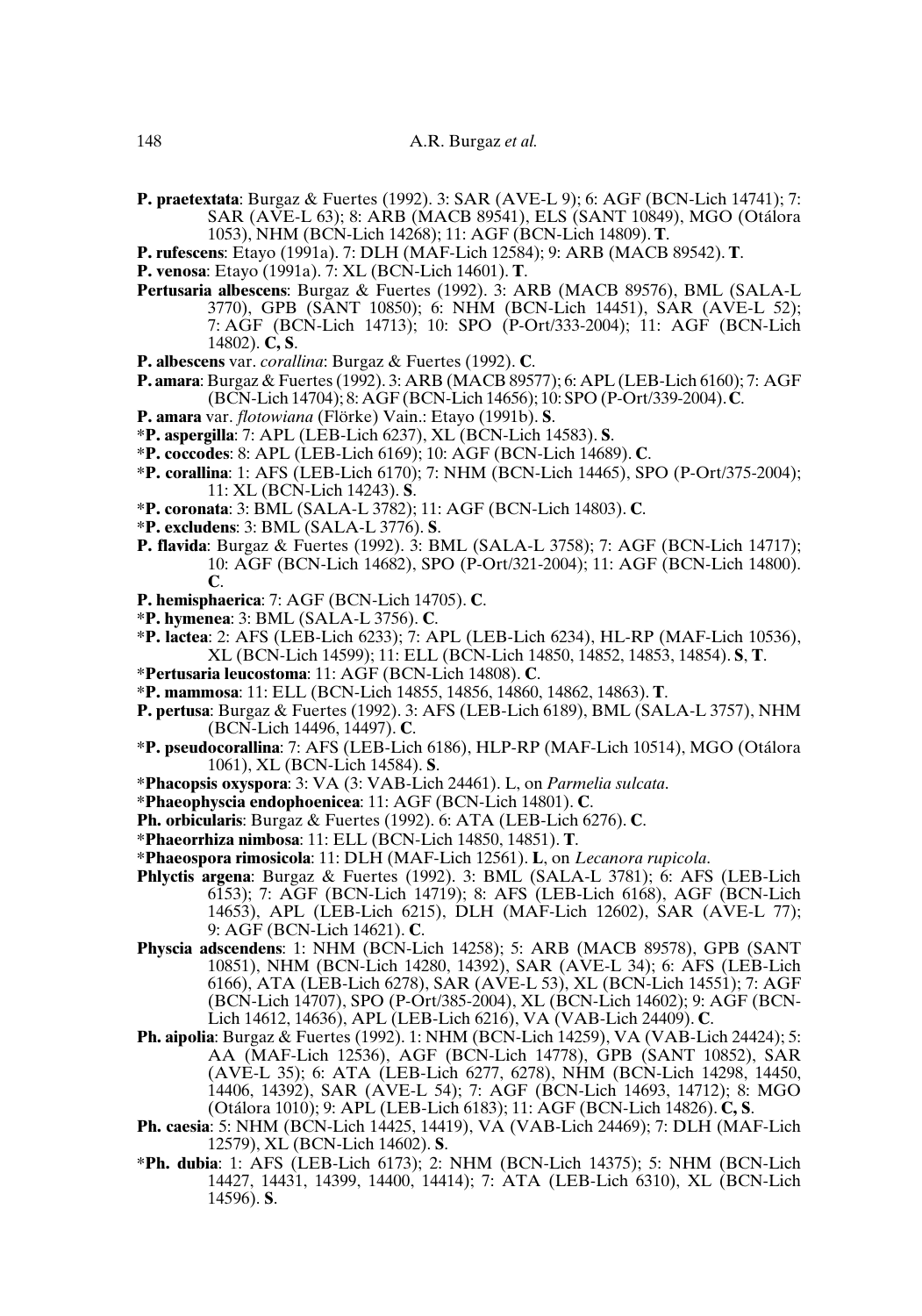- **Ph. leptalea**: Burgaz & Fuertes (1992). 1: VA (VAB-Lich 24431); 5: GPB (SANT 10853); 6: AFS (LEB-Lich 6154), NHM (BCN-Lich 14300, 14396), SAR (AVE-L 55), VA (VAB-Lich 24431, 24473); 9: SAR (AVE-L 86). **C**.
- **Ph. stellaris**: 5: GPB (SANT 10854), NHM (BCN-Lich 14396). **C, S**.
- **Ph. tenella**: 7: VA (VA Lich 24480). **C**.
- **\*Ph. tribacia**: 2: GPB (SANT 10855, SANT 10856); 5: ACA (MAF-Lich 12538). **C**.
- **Physconia distorta**: Burgaz & Fuertes (1992). 1: VA (VAB-Lich 24459); 6: APL (LEB-Lich 6162), NHM (BCN-Lich 14442), SAR (AVE-L 56); 7: AGF (BCN-Lich 14692). **C, S**.
- **Ph. enteroxantha**: Burgaz & Fuertes (1992). 5: AGF (BCN-Lich 14769, 14755), ARB (MACB 89579), SAR (AVE-L 36); 6: APL (LEB-Lich 6161); 7: AGF (BCN-Lich 14645, 14708); 9: MGO (Otálora 1056). **C**.
- **\*Ph. grisea**: 7: AFS (LEB-Lich 6167). **S**.
- **Ph. perisidiosa**: Burgaz & Fuertes (1992). 1: ARB (MACB 89580), VA (VAB-Lich 24460); 5: ARB (MACB 89580); 6: SAR (AVE-L 57). **C**.
- **\*Ph. venusta**: 10: ELL (BCN-Lich 14871). **C**.
- **\*Placocarpus schaereri**: 1: HL-RP (MAF-Lich 10553). 5: HL-RP (MAF-Lich 10553). **S**.
- **Placynthiella icmalea** (=*Saccomorpha icmalea*): Etayo (1991a). 11: AGF (BCN-Lich 14813). **C**.
- **P. oligotropha** (=*Saccomorpha oligotropha*): Etayo (1991a, b). **C**.
- \***Placynthium nigrum**: 5: ARB (MACB 89743), MGO (Otálora 899). **S**.
- **\*P. tremniacum**: 5: NHM (BCN-Lich 14428, 14430). **S**.
- **Platismatia glauca**: Etayo (1991b). 3: GPB (SANT 10857); 4: VA (VAB-Lich 24467); 6: APL (LEB-Lich 6238); 8: BML (SALA-L 3784); 10: AGF (BCN-Lich 14668), SPO (P-Ort/373-2004); 11: AA (MAF-Lich 12514), ACA-RP (MAF-Lich 10529), AGF (BCN-Lich 14785). **C, S**.
- **\*Plectocarpon lichenum**: 3: ARB (MACB 89585), BML (SALA-L 3743), NHM (BCN-Lich 14501) VA (VAB-Lich 24452). **L**, on *Lobaria pulmonaria*.
- **\*Pleopsidium chlorophanum**: 7: ATA (LEB-Lich 6279). **S**.
- **\*P. flavum**: 6: ATA (LEB-Lich 6280), NHM (BCN-Lich 14455, 14462), XL (BCN-Lich 14535, 14543, 14546, 14548, 14553); 7: AGF (BCN-Lich 14640), NHM (BCN-Lich 14480, 14482). **S**.
- **Pleurosticta acetabulum** (=*Parmelia acetabulum*): 5: AGF (BCN-Lich 14765); 6: AFS (LEB-Lich 6159), ATA (LEB-Lich 6262), NHM (BCN-Lich 14294), SAR (AVE-L 58); 7: ACA-RP (MAF-Lich 10535), DLH (MAF-Lich 12587); 9: APL (LEB-Lich 6205). **C**.
- **\*Polychidium muscicola**: 7: ARB (MACB 89586), SAR (AVE-L 72), SPO (P-Ort/380- 2004). **S**, **T**.
- **\*Polysporina simplex**: 4: NHM (BCN-Lich 14320); 5: GPB (SANT 10858); 7: NHM (BCN-Lich 14479); 11: SPO (P-Ort/351-2004). **S**.
- **\*Porina aenea**: 8: ELL (BCN-Lich 14891), HLP-RP (MAF-Lich 10542); 9: ELL (BCN-Lich 14900). **C**.
- **\*P. chlorotica**: 7: ELL (BCN-Lich 14882, 14888, 14890); 10: ELL (BCN-Lich 14873); 11: ELL (BCN-Lich 14864). **S**.
- **Porpidia crustulata**: Etayo (1991a). 7: NHM (BCN-Lich 14479). **S**.
- **\*P. glaucophaea**: 7: ELL (BCN-Lich 14882). **S**.
- **\*P. macrocarpa**: 4: NHM (BCN-Lich 14315); 7: SPO (P-Ort/360-2004), XL (BCN-Lich 14580). **S**.
- **\*P. speirea**: 7: XL (BCN-Lich 14599). **S**.
- **\*P. tuberculosa**: 7: SPO (P-Ort/359-2004). **S**.
- **Protoparmelia badia**: Etayo (1991b). 4: NHM (BCN-Lich 14310); 11: XL (BCN-Lich 14240). **S**.
- **\*P. badia** var. *cinereoatra*: 10: AGF (BCN-Lich 14686). **S**.
- **P. nitens**: Etayo (1991b).
- **\*P. rhombosporea**: 11: ACA-RP (MAF-Lich 10524). **S**.
- **Pseudephebe pubescens**: Etayo (1991b). 11: AA (MAF-Lich 12522), XL (BCN-Lich 14249, 14250). **C**.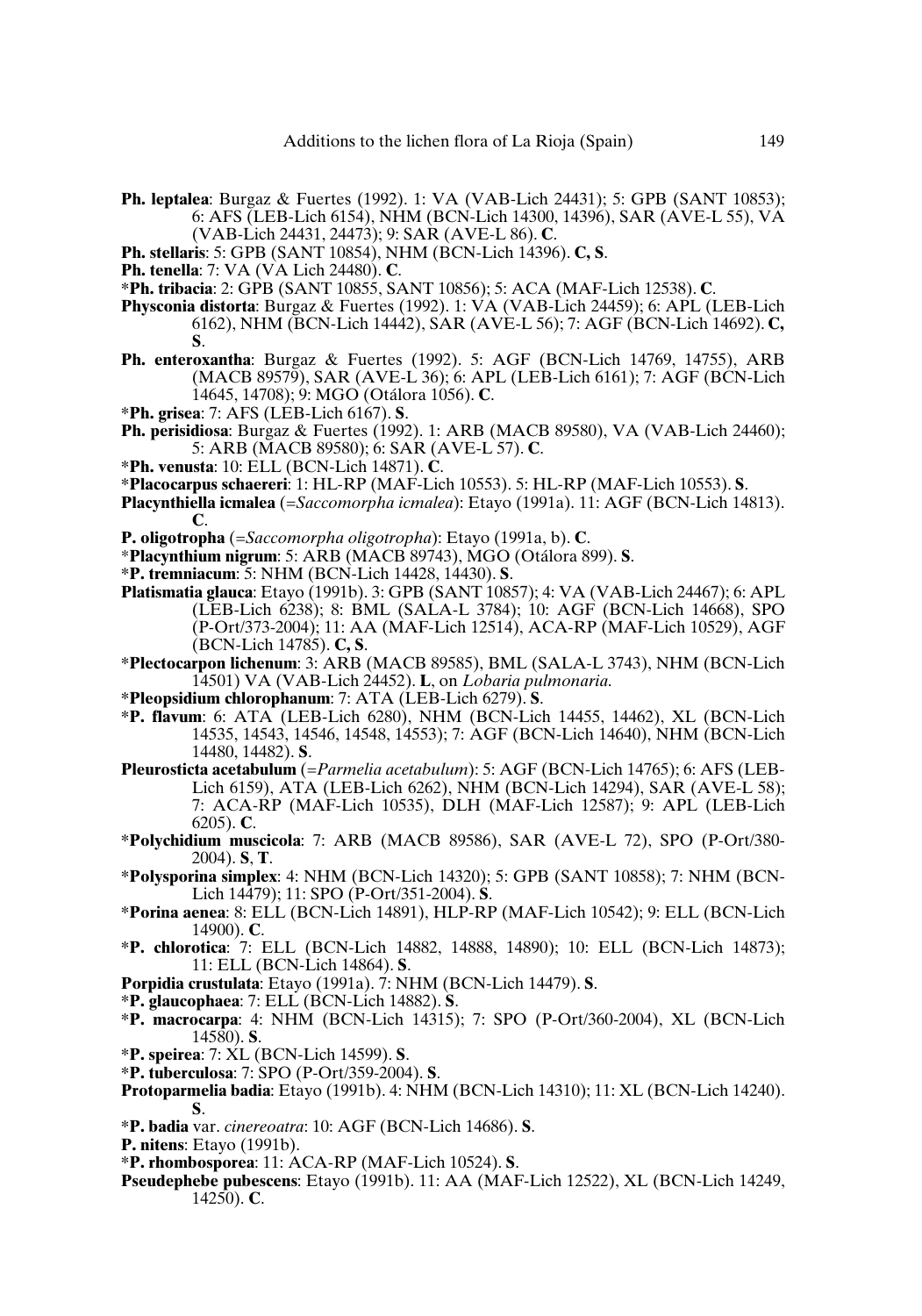- **Pseudevernia furfuracea**: Etayo (1991b). 4: ARB (MACB 89587), VA (VAB-Lich 24464); 8: BML (SALA-L 3809), SAR (AVE-L 78); 9: AFS (LEB-Lich 6148), AGF (BCN-Lich 14624), APL (LEB-Lich 6217), SAR (AVE-L 87); 10: AA (MAF-Lich 12523), SPO (P-Ort/370-2004); 11: AGF (BCN-Lich 14783), DLH (MAF-Lich 12558). **C**.
- **\*Psilolechia clavulifera**: 11: ELL (BCN-Lich 14864, 14865). **S**.
- **\*P. lucida**: 2: NHM (BCN-Lich 14363); 7: DLH (MAF-Lich 12582), ELL (BCN-Lich 14883,14884, 14885); 8: AFS (LEB-Lich 6185), ATA (LEB-Lich 6281), NHM (BCN-Lich 14252, 14269, 14217, 14281), XL (AVE-L 80); 9: AA (MAF-Lich 12551). **S**.
- **\*Psora decipiens**: 9: AA (MAF-Lich 12555), MGO (Otálora 1002), NHM (BCN-Lich 14488), VA (VA Lich 24485); 13: XL (BCN-Lich 14563). **T**.
- **\*P. globifera**: 7: XL (BCN-Lich 14585). **T**.
- **\*P. lurida**: 5: AGF (BCN-Lich 14771), DLH (MAF-Lich 12573). **T**.
- **Psoroma hypnorum**: Etayo (1991a), Burgaz & Fuertes (1992). 10: AGF (BCN-Lich 14671). **T**.
- **Punctelia borreri**: 7: AFS (LEB-Lich 6181), NHM (BCN-Lich 14473, 14474). **C**.
- **\*P. subrudecta**: 7: AGF (BCN-Lich 14690). **C**.
- **Pycnothelia papillaria**: Etayo (1991a). 4: ARB (MACB 87848), GPB (SANT 10859), NHM (BCN-Lich 14261); 10: AGF (BCN-Lich 14670). **T**.
- **\*Pyrenidium actinellum**: 7: DLH (MAF-Lich 12584). **L**, on *Peltigera rufescens*.
- **\*P. hetairizans**: 6: NHM (BCN-Lich 14444). **L**, on *Xanthoparmelia somloensis*.
- **Pyrenula nitida**: Burgaz & Fuertes (1992). 8: HL-RP (MAF-Lich 10540). **C**.
- **\*P. nitidella**: 8: HLP-RP (MAF-Lich 10517). **C**.
- **\*Ramalina calicaris**: 3: BML (SALA-L 3805); 7: MGO (Otálora 1035); 10: AA (MAF-Lich 12526). **C**.
- **\*R. canariensis**: 5: SAR (AVE-L 38). **C**.
- **\*R. capitata**: 7: XL (BCN-Lich 146109). **S**.
- **R. farinacea**: Burgaz & Fuertes (1992): 1: APL (LEB-Lich 6218), VA (VAB-Lich 24406); 2: NHM (BCN-Lich 14494); 3: BML (SALA-L 3769) SAR (AVE-L 17); 5: AGF (BCN-Lich 14779); 6: AGF (BCN-Lich 14743), SAR (AVE-L 60); 7: ATA (LEB-Lich 6282), AGF (BCN-Lich 14702); 8: SAR (AVE-L 79); 9: AGF (BCN-Lich 14627); 10: AA (MAF-Lich 12527), SPO (P-Ort/323-340-2004; 11: AGF (BCN-Lich 14821). **C**.
- **R. fastigiata**: Burgaz & Fuertes (1992). 1: AFS (LEB-Lich 6172), APL (LEB-Lich 6219); 3: BML (SALA-L 3775); 6: ATA (LEB-Lich 6283; 7: VA (7: VA Lich 24404); 8: MGO (Otálora 1019); 9: VA (9: VA Lich 24420); 10: MGO (Otálora 1043). **C**.
- **R. fraxinea**: 1: NHM (BCN-Lich 14411); 3: AFS (LEB-Lich 6155), BML (SALA-L 3777), SAR (AVE-L 15); 5: AGF (BCN-Lich 14763), MGO (Otálora 1031), NHM (BCN-Lich 14489), SAR (AVE-L 39); 6: APL (LEB-Lich 6237), ATA (LEB-Lich 6284); 7: VA (7: VA Lich 24425); 9: SAR (AVE-L 88); 11: AGF (BCN-Lich 14822). **C**.
- **R. pollinaria**: Burgaz & Fuertes (1992). 7: APL (LEB-Lich 6227), DLH (MAF-Lich 2599), XL (BCN-Lich 14605); 8: AFS (LEB-Lich 6171). **C, S**.
- **R. polymorpha**: Etayo (1991b). 2: AFS (LEB-Lich 6228); 11: SPO (P-Ort/346-2004), XL (BCN-Lich 14220, 14233, 14516). **S**.
- **\*\*R. subfraxinea**: 7: MGO (Otálora 1032). **C**.
- **\*Refractohilum intermedium**: 7: AGF (BCN-Lich14697). **L**, on various crustose and foliose thalli.
- **\*Rhizocarpon alpicola**: 11: ATA (LEB-Lich 6285). **S**.
- **\*R. atroflavescens**: 6: ATA (LEB-Lich 6286, 6287); 7: ATA (LEB-Lich 6279); 11: ATA (LEB-Lich 6288). **S**.
- **\*R. disporum**: 5: NHM (BCN-Lich 14421). **S**.
- **R. distinctum**: Etayo (1991b). **S**.
- **\*R. drepanodes** (=*R. lecanorinum* subsp. *drepanodes*: 6: ATA (LEB-Lich 6295); 11: ATA (LEB-Lich 6296). **S**.
- **\*R. geminatum**: 5: NHM (BCN-Lich 14429). **S**.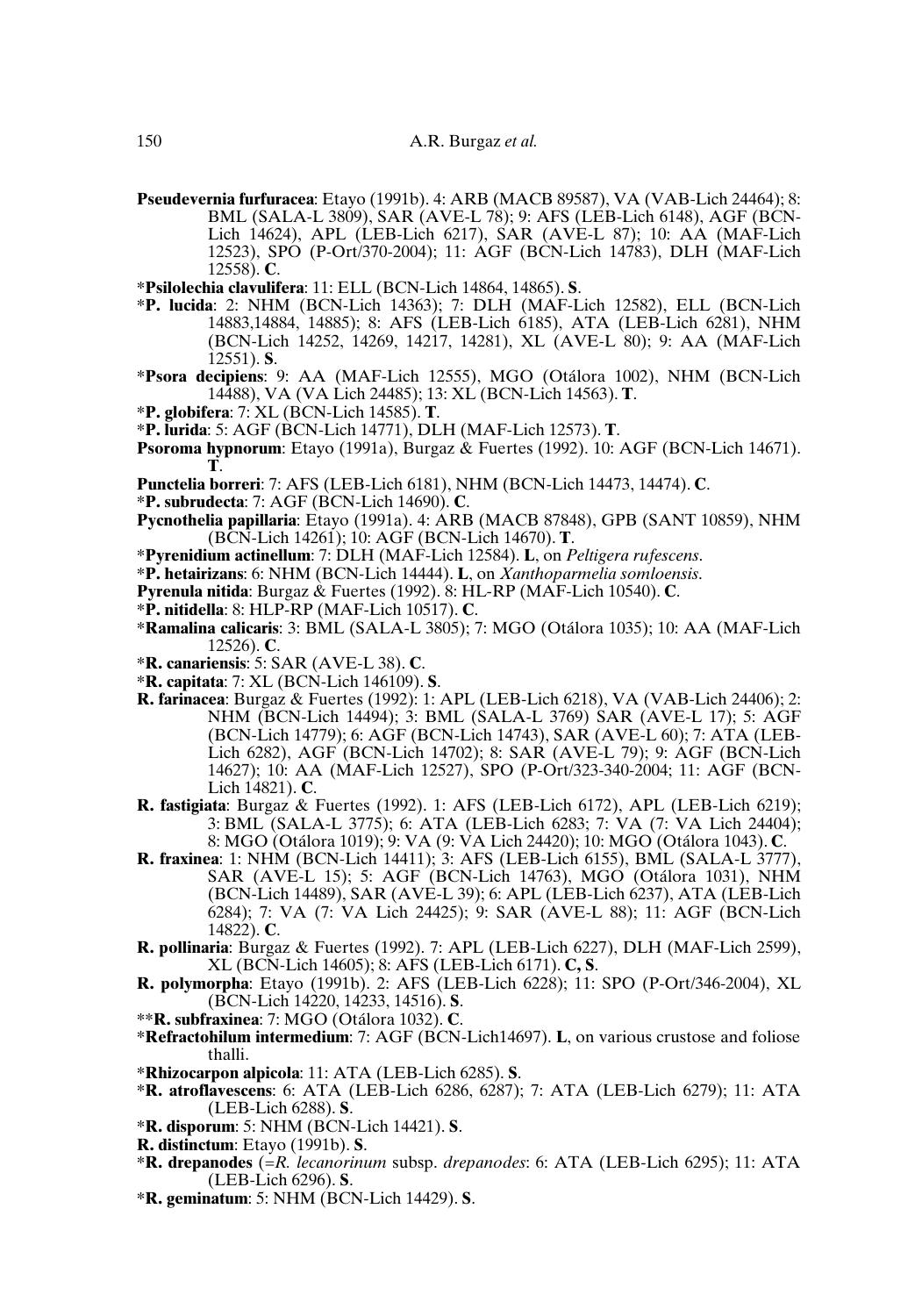- **\*R. geographicum** (=*R. riparium* subsp. **riparium**): 4: NHM (BCN-Lich 14305); 6: ATA (LEB-Lich 6289, 6291, 6301), DLH (MAF-Lich 12576), NHM (BCN-Lich 14447,14294), XL (BCN-Lich 14537, 14544); 7: ATA (LEB-Lich 6293); 11: ATA (LEB-Lich 6290, 6292, 6294, 6297, 6299), XL (BCN-Lich 14225, 14529, 14533). **S**.
- **\*R. lecanorinum**: 4: GPB (SANT 10831), NHM (BCN-Lich 14309, 14313, 14317); 11: XL (BCN-Lich 14248). **S**.
- **R. macrosporum**: Etayo (1991b). 11: ATA (LEB-Lich 6297). **S**.
- **\*R. obscuratum**: 4: NHM (BCN-Lich 14305); 5: NHM (BCN-Lich 14278); 7: NHM (BCN-Lich 14481), XL (BCN-Lich 14581). **S**.
- **\*R. saanaense** (=*R. sublucidum*): 2: NHM (BCN-Lich 14335); 4: NHM (BCN-Lich 14316, 14317); 11: XL (BCN-Lich 14525, 14531). **S**.
- **\*R. simillimum**: 7: ATA (LEB-Lich 6298). **S**.
- **\*R. subgeminatum**: 7: NHM (BCN-Lich 14483). **S**.
- **R. tinei**: Etayo (1991b). 2: NHM (BCN-Lich 14335); 6: ATA (LEB-Lich 6299). **S**.
- **\*Rhizoplaca melanophthalma**: 11: ATA (LEB-Lich 6300), XL (BCN-Lich 14233). **S**.
- **\*Rimularia insularis**: 2: NHM (BCN-Lich 14339); 4: NHM (BCN-Lich 14267, 14307, 14266). **L**, on *Lecanora rupicola* and *L. rupicola* var. *bicincta.*
- **\*Rinodina atrocinerea**: 6: NHM (BCN-Lich 14459). **S**.
- **\*R. dubyana**: 9: ELS (SANT 10860). **S**.
- **\*R. exigua**: 5: AA (MAF-Lich 12541); 11: AGF (BCN-Lich 14804). **C**.
- **\*R. interpolata**: 7: SPO (P-Ort/356-2004). **S**.
- **\*R. obnascens**: 6: ATA (LEB-Lich 6301). **S**.
- **R. olivaceobrunnea**: Etayo (1991a). **S**.
- **R. sophodes**: Burgaz & Fuertes (1992). **C**.
- **Rosellinula haplospora**: Etayo (1991b). 2: GPB (SANT 10804). **S**.
- **Schaereria tenebrosa**: Etayo (1991b). 11: ATA (LEB-Lich 6302), SPO (P-Ort/350-2004), XL (BCN-Lich 14515). **S**.
- **\*Sclerococcum montagnei**: 7: DLH (MAF-Lich 12585). **L**, on *Lecanora subcarnea*.
- **\*Scoliciosporum umbrinum**: 3: BML (SALA-L 3760); 7: ELL (BCN-Lich 14887), SPO (P-Ort/368-2004). **S**.
- **\*Solenopsora holophaea**: 5: AGF (BCN-Lich 14754). **S**.
- **Solorina crocea**: Etayo (1991a). 11: AGF (BCN-Lich 14812), ATA (LEB-Lich 6303), SPO (P-Ort/377-2004). **T**.
- **S. spongiosa**: Etayo (1991a). **T**.
- **\*\*Sphaerellothecium propinquellum**: 3: VA (3: VAB-Lich 24447). **L**, on *Lecanora carpinea*. **\*\*Sphaerodes fimicola**: 6: DLH (MAF-Lich 12574). **L**, on *Flavoparmelia caperata*.
- **Sphaerophorus globosus**: Etayo (1991b). 11: AGF (BCN-Lich 14831). **T**.
- **\*Sporastatia polyspora**: 11: XL (BCN-Lich 14512).
- **S. testudinea**: Etayo (1991b). **S**.
- **Squamarina cartilaginea**: 6: ATA (LEB-Lich 6305); 9: AA (MAF-Lich 12553), AGF (BCN-Lich 14630), APL (LEB-Lich 6236), ATA (LEB-Lich 6304), GPB (SANT 10861); 13: XL (BCN-Lich 14559, 14561, 14563, 14567). **S**, **T**.
- **\*S. lentigera**: 9: AA (MAF-Lich 12554), ACA-RP (MAF-Lich 10545), AGF (BCN-Lich 14617), DLH (MAF-Lich 12591), GPB (SANT 10862), NHM (BCN-Lich 14284), SAR (AVE-L 91), VA (VAB Lich 24488); 13: XL (BCN-Lich 14569, 14572, 14575). **T**.
- **\*Staurothele lesdainiana**: 7: SPO (P-Ort/358-2004). **S**.
- **Stereocaulon alpinum**: Etayo (1991a). 11: AGF (BCN-Lich 14832). **T**.
- **Sticta fuliginosa**: Burgaz & Fuertes (1992). 3: AFS (LEB-Lich 6199), APL (LEB-Lich 6200), ARB (MACB 89545); 6: AGF (BCN-Lich 14739); 7: ARB (MACB 89546). **C, S**.
- **\*S. limbata**: 6: AGF (BCN-Lich 14740). **S**.
- **S. sylvatica**: Burgaz & Fuertes (1992). **C**.
- **\*Stigmidium congestum**: 9: DLH (MAF-Lich 12592). **L**, on *Lecanora chlarotera*.
- **\*Syzygospora bachmannii**: 1: ARB (MACB 89793); 5: AGF (BCN-Lich 14748). **L**, on *Cladonia rangiformis*.
- **\*Teloschistes lacunosus**: 13: XL (BCN-Lich 14557). **T**.
- **Tephromela atra**: Etayo (1991b). 2: GPB (SANT 10863); 5: NHM (BCN-Lich 14426). **S**.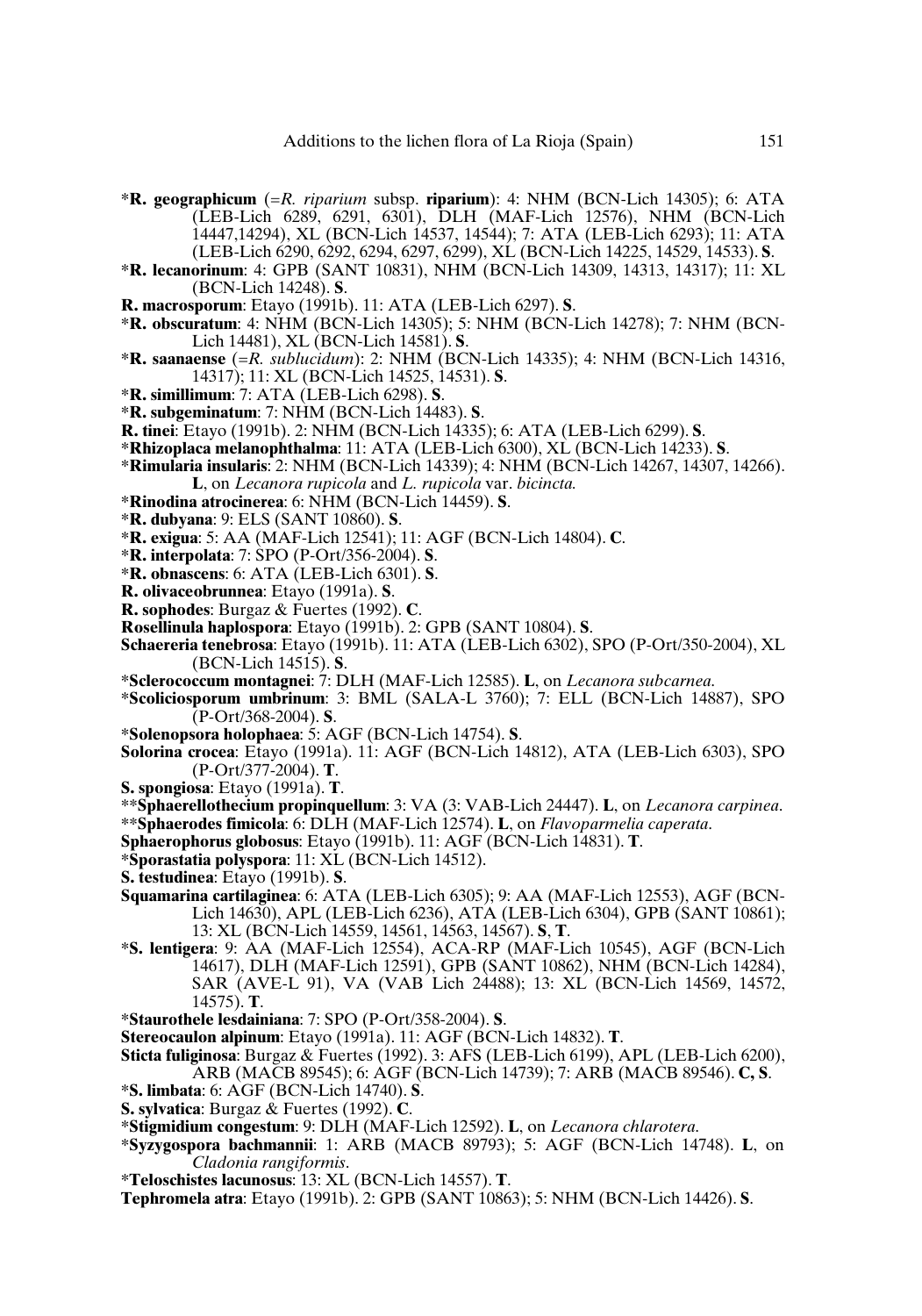- **\*Toninia aromatica**: 13: XL (BCN-Lich ). **T**.
- **\*T. opuntioides**: 6: AGF (BCN-Lich 14728). **T**.
- **\*T. sedifolia**: 5: AA (MAF-Lich 12539); 9: AGF (BCN-Lich 14629), APL (LEB-Lich 6235), MGO (Otálora 1003), NHM (BCN-Lich 14285): 13: XL (BCN-Lich 14573). **T**.
- **Trapelia coarctata**: Etayo (1991a). 5: NHM (BCN-Lich 14403). **S**.
- **\*T. corticola**: 8: AGF (BCN-Lich 14649). **C**.
- **\*Trapeliopsis wallrothii**: 7: SPO (P-Ort/391-2004), XL (BCN-Lich 14600). **T**.
- **\*T. flexuosa**: 10: AGF (BCN-Lich 14665); 11: SPO (P-Ort/378-2004). **C**.
- **T. granulosa**: Etayo (1991a). 7: NHM (BCN-Lich 14477); 10: AGF (BCN-Lich 14679); 11: AA (MAF-Lich 12505), AGF (BCN-Lich 14788). **T**.
- **\*\*Tremella ramalinae**: 5: NHM (BCN-Lich 14489). L, on *Ramalina fraxinea*.
- **Umbilicaria cinerascens**: Etayo (1991b). **S**.
- **U. crustulosa**: Etayo (1991b). 6: ATA (LEB-Lich 6308); 7: AA (MAF-Lich 12545), AGF (BCN-Lich 14694), ATA (LEB-Lich 6307), VA (VAB Lich 24489), XL (BCN-Lich 14582); 11: ATA (LEB-Lich 6306). **S**.
- **U. cylindrica**: Etayo (1991b). 1: SAR (AVE-L 2); 4: NHM (BCN-Lich 14263, 14306); 10: AGF (BCN-Lich 14684); 11: AA (MAF-Lich 12510), ACA-RP (MAF-Lich 10516), ATA (LEB-Lich 6309), SPO (P-Ort/354-367-2004), XL (BCN-Lich 14225, 14525, 14517). **S**.
- **\*U. cylindrica** var. *tornata*: 11: AGF (BCN-Lich 14827). **S**.
- **\*U. decussata**: 11: XL (BCN-Lich 14221). **S**.
- **U. deusta**: Etayo (1991a). 10: AGF (BCN-Lich 14685); 11: XL (BCN-Lich 14245, 14519). **S**.
- **\*U. freyi**: 7: AA (MAF-Lich 12546), ATA (LEB-Lich 6310). **S**.
- **\*U. grisea**: 5: AGF (BCN-Lich 14767); 6: ATA (LEB-Lich 6311), NHM (BCN-Lich 14449), XL (BCN-Lich 14538, 14547, 14549); 7: XL (BCN-Lich 14590, 14591). **S**.
- **\*U. hirsuta**: 1: AFS (LEB-Lich 6156), APL (LEB-Lich 6221); 2: AFS (LEB-Lich 6136); 7: XL (BCN-Lich 14591); 11: AA (MAF-Lich 12508). **S**.
- **U. nylanderiana**: Etayo (1991b). 11: AA (MAF-Lich 12511), ACA-RP (MAF-Lich 10515), ATA (LEB-Lich 6312), XL (BCN-Lich 14509, 14518). **S**.
- **\*U. polyphylla**: 1: APL (LEB-Lich 6220); 2: AFS (LEB-Lich 6135); 4: NHM (BCN-Lich 14303); 6: ATA (LEB-Lich 6313); 7: SPO (P-Ort/345-2004); 11: AA (MAF-Lich 12507), ACA-RP (MAF-Lich 10520), ATA (LEB-Lich 6314). **S**.
- **\*U. ruebelliana**: 7: SPO (P-Ort/388-2004). **S**.
- **U. torrefacta**: Etayo (1991b). 11: AA (MAF-Lich 12509), ACA-RP (MAF-Lich 10519), XL (BCN-Lich 14225, 14229). **S**.
- **U. vellea**: Etayo (1991a).1: ARB (MACB 89792): 2: NHM (BCN-Lich 14357); 7: ARB (MACB 89794), DLH (MAF-Lich 12600), XL (BCN-Lich 14592). **S**.
- **\*U. virginis**: 11: XL (BCN-Lich 14231, 14232, 14242). **S**.
- **\*Usnea filipendula**: 10: AGF (BCN-Lich 14680), DLH (MAF-Lich 12567). **C**.
- **\*Verrucaria hydrela**: 3: BML (SALA-L 3765). **S**.
- **\*V. nigrescens**: 5: NHM (BCN-Lich 14415); 6: ATA (LEB-Lich 6315); 9: AA (MAF-Lich 12552). **S**.
- **\*V. pachyderma**: 3: BML (SALA-L 3764). **S**.
- **\*V. praetermissa**: 3: BML (SALA-L 3766). **S**.
- **Vulpicida pinastri** (=*Cetraria pinastri*): Etayo (1991b). 11: AA (MAF-Lich 12520), 11: AAP-RP (MAF-Lich 10561), AGF (BCN-Lich 14820). **C, S**.
- **\*Waynea adscendens**: 9: AGF (BCN-Lich 14613). **C**.
- **\*Wentiomyces peltigericola**: 1: VA (VAB-Lich 24468). **L**, on *Peltigera leucophlebia*.
- **Xanthoparmelia conspersa**: 1: SAR (AVE-L 3); 2: NHM (BCN-Lich 14331); 5: ACA-RP (MAF-Lich 10539), AGF (BCN-Lich 14759), NHM (BCN-Lich 14386, 14389); 6: ATA (LEB-Lich 6263), XL (BCN-Lich 14536, 14544, 14538, 14551); 7: XL (BCN-Lich 14598); 11: DLH (MAF-Lich 12556), AA (MAF-Lich 12501). **S**.
- **\*\*X. isidiigera**: 6: ACA-RP (MAF-Lich 10548). **S**.
- **\*X. mougeotii**: 6: AGF (BCN-Lich 14724, 14537); 7: AA (MAF-Lich 12547), AFS (LEB-Lich 6179), DLH (MAF-Lich 12581), NHM (BCN-Lich 14466, 14471, 14467) SPO (P-Ort/352-2004), VA (VAB-Lich 24477). **S**.